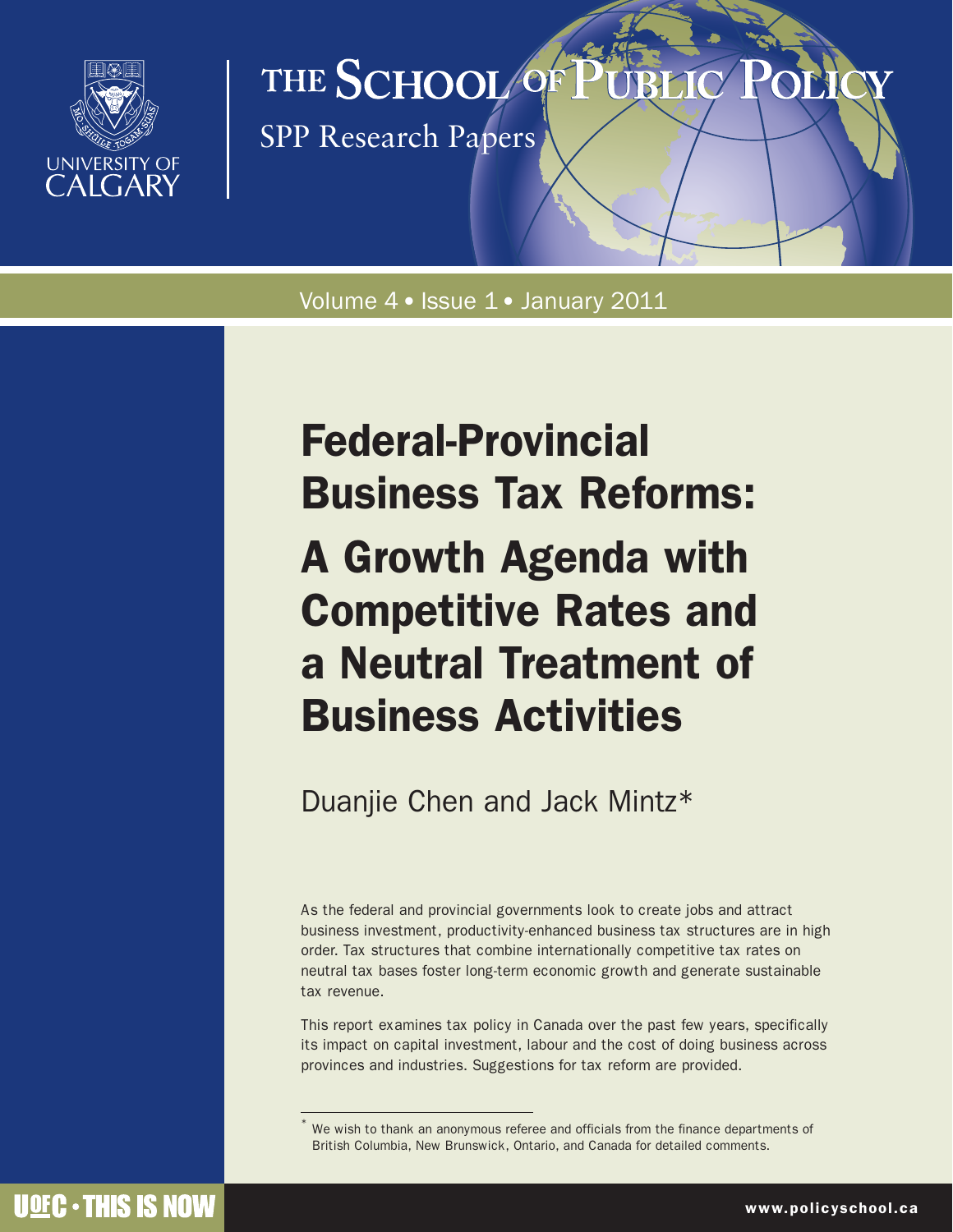# **SUMMARY**

With a stronger desire among governments to raise more revenue and balance budgets, a productivity-enhancing business tax structure is needed that combines low tax rates on neutral tax bases and provides an economic environment conducive for long-term growth, which, in turn, would help generate sustainable tax revenue.

Economic growth could be improved by reducing corporate and personal taxes on investment and savings in favour of consumption taxes. Recent tax reforms in Ontario and British Columbia, where retail sales taxes, with their heavy burden on business intermediate and capital goods, were replaced with the harmonized sales tax, are milestones for growth prospects in each province.

A 3 percentage point reduction in the federal corporate income tax rate, scheduled for implementation by 2012, will also contribute to growth and jobs. The first 1.5 percent point reduction already is in place as of January 1, 2011 so a further 1.5 percentage point cut is remaining. The final reduction in 2012 would reduce the federal-provincial marginal effective tax rate on capital to 18.3% and, in the long run, would increase Canada's capital stock by \$30.6 billion and employment by about 100,000.

Further gains could be achieved by making the tax system more neutral — removing special preferences that favour some business activities over others. When the tax burden varies across business activities and types of businesses, the allocation of capital is distorted since businesses decisions are not solely based on economic criteria but instead influenced by differences in tax burdens. A more a neutral corporate tax system can boost productivity by shifting capital resources from less productive to more productive business activities.

Reducing the corporate income tax rate would particularly favour the services sector, which is more highly taxed than the forestry or manufacturing sectors. It would also reduce the tax support given to preferentially treated activities through accelerated depreciation. If governments also broadened tax bases by removing accelerated depreciation, investment tax credits, and other tax exemptions that favour certain industries over others, the corporate tax would be more efficient and less distortive of capital allocation decisions, and would better allow businesses to exercise their own judgment about how best to make economic gains from their investments.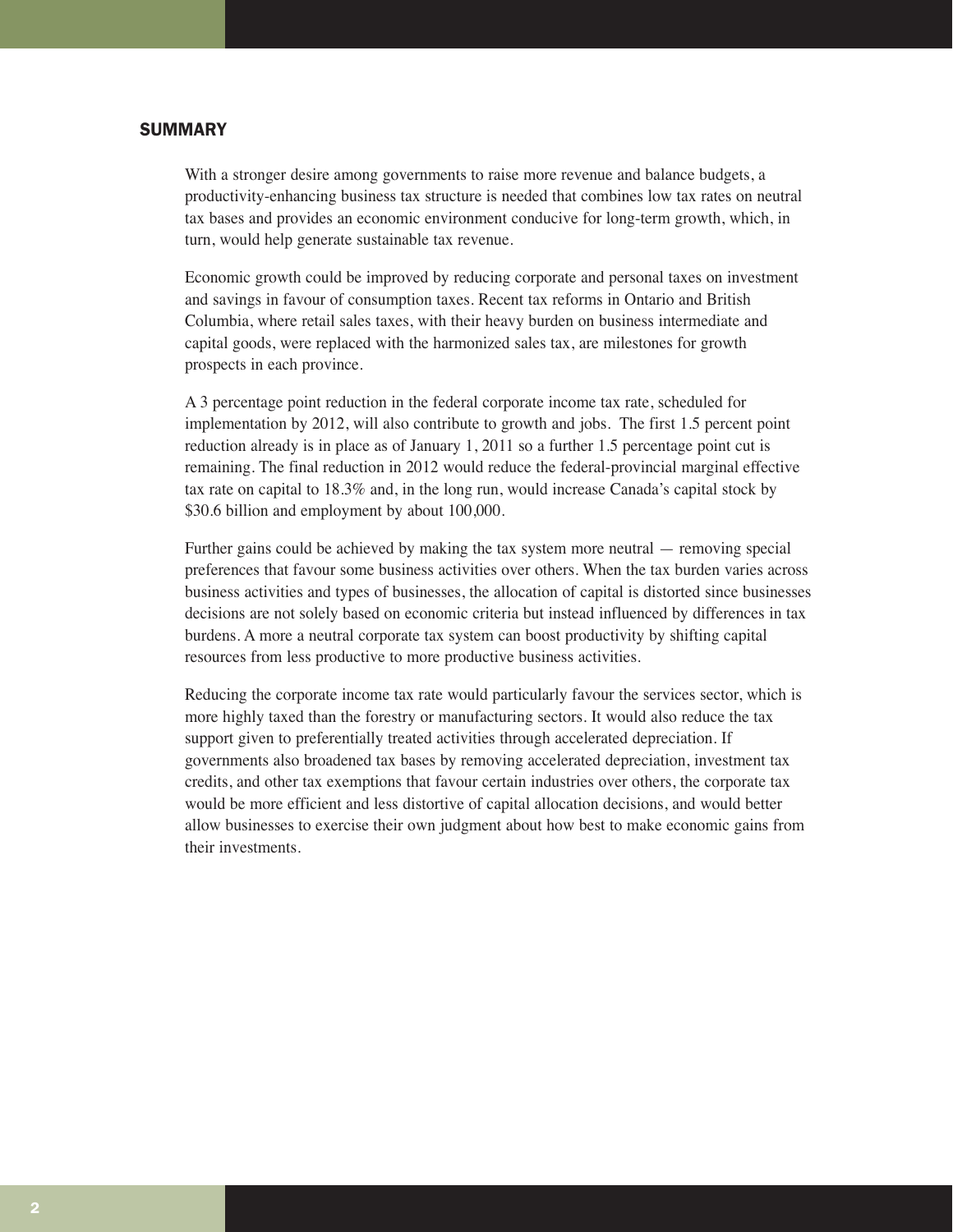# INTRODUCTION

The Canadian economy weathered the worldwide financial turmoil and ensuing recession relatively well.*<sup>1</sup>* As the recovery continues on a bumpy road, Canada is facing new fiscal challenges arising from recession-triggered government deficits, which vary from province to province. With governments now wanting to raise more revenue and balance their budgets, a productivity-enhancing business tax structure would combine low tax rates on neutral tax bases and hence provide an economic environment conducive for long-term growth, which, in turn, would help generate sustainable tax revenue.

Canadians should not be complacent about their tax system. Studies have repeatedly shown that taxes on capital investment riddled with special preferences impose high costs on the Canadian economy. The most cited study, by Baylor and Beauséjour,*<sup>2</sup>* suggests that each extra dollar of corporate income tax that is raised by rate increases causes an additional 37 cents in economic costs, excluding the cost of distorting the asset mix of companies. Taxes on the purchase of capital, as under provincial sales tax systems, impose an economic cost equal to \$1.29 for each dollar of tax revenue raised. Personal income taxes on capital income impose an economic cost equal to \$1.30, while payroll taxes impose an economic cost equal to 15 cents on the dollar. Consumption taxes impose the least economic cost, at 13 cents on the dollar. Although tax changes in the past six years undoubtedly have reduced the economic costs of corporate and personal taxes, these are still significant, and added to them are compliance and administrative costs that increase the burden of taxes still more.

These economic cost estimates suggest that economic growth could be improved by reducing corporate and personal taxes on investment and savings in favour of consumption taxes. Sales tax reforms in Ontario and British Columbia — where the retail sales tax, with its heavy burden on business intermediate and capital goods, was replaced by a harmonized sales tax (HST) — are milestones for growth prospects in the two provinces. Reversing this step, as there is growing pressure in British Columbia to undertake, would be investment killing and would cause considerable harm to the British Columbia economy, including losses in employment and hence an erosion of living standards.*<sup>3</sup>*

A 3 percentage point reduction in the federal corporate income tax rate, with the first half already in place by January 1, 2011 and the remaining half to be to be implemented by January 1, 2012, also would contribute to growth and jobs — we estimate the last 1.5 percentage point reduction in corporate tax rate would increase Canada's capital stock by about \$30 billion and employment by about 100,000 jobs in the long  $\text{run}^4$  — and reduce the federal-provincial marginal effective tax rate (METR) to  $18.3\%$ <sup>5</sup>. The revenue loss accompanying a corporate rate reduction would be relatively small if one takes into account the shifting by multinationals of

*<sup>1</sup>* See Organisation for Economic Co-operation and Development, *Economic Surveys: Canada* (Paris: OECD, September 2010); available online at http://www.oecd.org/dataoecd/23/38/45950025.pdf.

*<sup>2</sup>* M. Baylor and L. Beauséjour, "Taxation and Economic Efficiency: Results from a Canadian CGE Model," Working Paper 2004-10 (Ottawa: Department of Finance, 2004).

*<sup>3</sup>* See J. Mintz, "British Columbia's Harmonized Sales Tax: A Giant Leap in the Province's Tax Competitiveness," *SPP Briefing Papers* 3 (4, 2010).

<sup>&</sup>lt;sup>4</sup> See D. Chen and J. Mintz, "Canada's Tax Competitiveness after a Decade of Reforms: Still an Unfinished Plan," *SPP Briefing Papers* 3 (5, 2010).

<sup>&</sup>lt;sup>5</sup> It takes time for capital to adjust to changes in tax policy. Within four years 62% of the adjustment takes place, and within seven years most of the capital adjustment takes place (based on the University of Toronto Focus Model).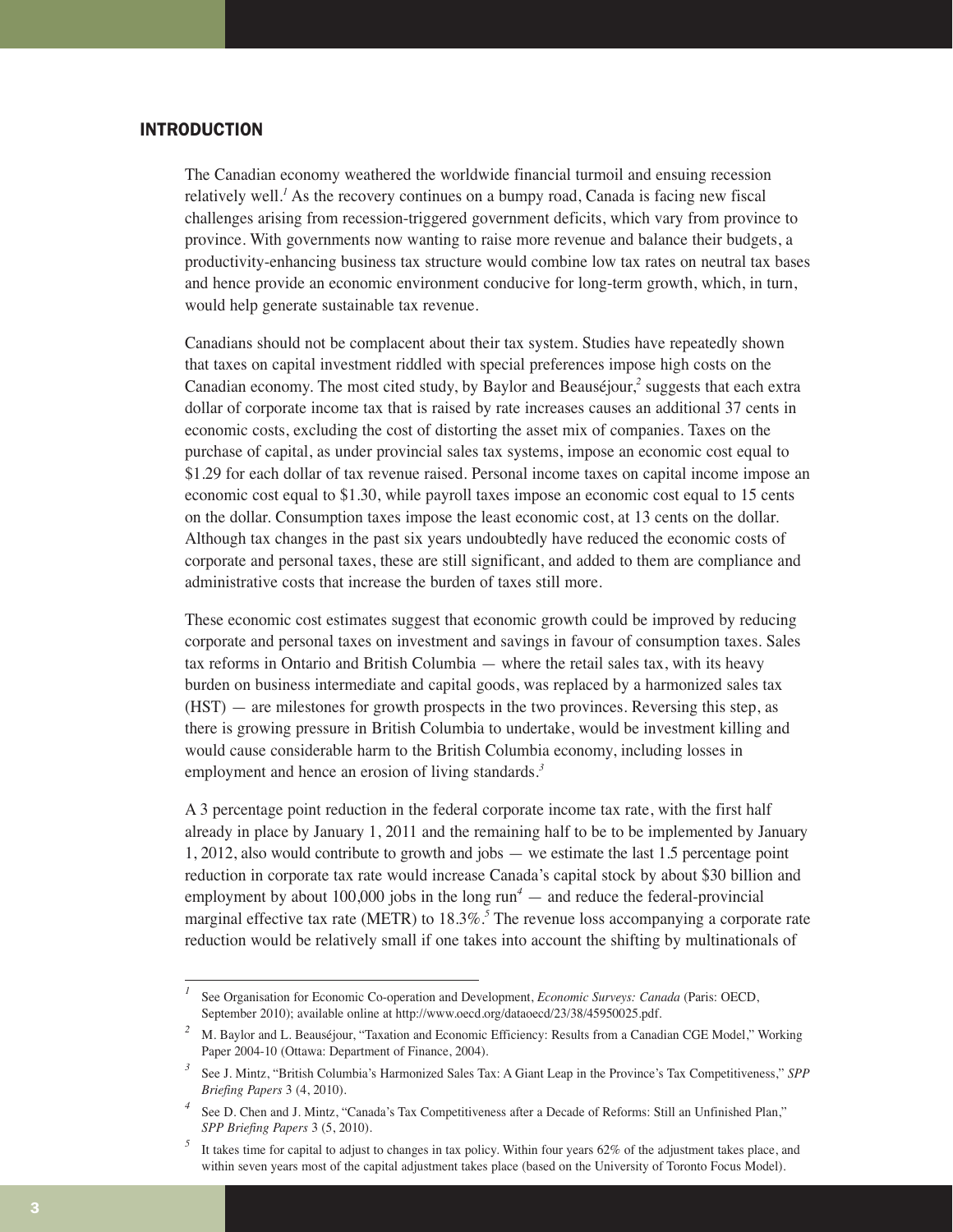profits to low-tax jurisdictions. Studies show that, in countries with relatively high corporate income tax rates — such as Canada, where the combined federal-provincial rate in 2010 is 29.3% — governments lose little revenue when they reduce the corporate income tax rates.*<sup>6</sup>*

Further gains could be achieved by making the tax system more neutral — that is, by removing special preferences that favour some business activities over others. When tax burdens vary among business activities and types of businesses, capital tends to be allocated to activities that earn lower rates of return on capital due to tax preferences. A more neutral corporate tax system could boost productivity by shifting capital resources from less productive to more productive business activities and by changing the choices businesses make about the allocation of capital.*<sup>7</sup>* Studies suggest gains of between 50 and 85 cents per dollar of corporate income tax revenues, which would be in addition to the distortionary losses arising from the discouragement of aggregate investment.*<sup>8</sup>* A corporate income tax rate reduction would particularly favour the services sector, which is more highly taxed than the forestry or manufacturing sectors. It would also reduce the tax support given to preferentially treated activities through accelerated depreciation. If governments also broadened tax bases by removing accelerated depreciation, investment tax credits, and other tax exemptions that favour certain business activities, the corporate tax would be more efficient and less distortive of capital allocation decisions, and would better allow businesses to exercise their own judgment about how best to make economic gains from their investments.

In this report, we analyse the impact of tax measures that took effect in 2010 relative to the impact of tax policy over the past two years. We measure this impact by calculating marginal effective tax rates on capital investment, work effort, and the cost of doing business in Canada, by province and by industry. We also provide policy suggestions for future tax reform.

*<sup>6</sup>* See, for example, Kimberly Clausing, "Corporate Tax Revenues in OECD Countries," *International Tax and Public Finance* 14 (2, 2007): 115-134; Jack Mintz, "2007 Tax Competitiveness Report: A Call for Comprehensive Tax Reform," *C.D. Howe Institute Commentary* 254 (Toronto: C.D. Howe Institute, September 2007); and Alex Brill, "Corporate Tax Rates: Receipts and Distortions," *Tax Notes*, 22 December, 2008.

*<sup>7</sup>* Corporate taxes have higher economic costs related to the allocation of capital among assets than among industries; see B. Hamilton, J. Mintz, and J. Whalley, "Decomposing the Welfare Costs of Capital Tax Distortions: The Importance of Risk Assumptions," NBER Working Paper 3628 (Cambridge, MA: National Bureau of Economic Research, 1991), which finds that the intertemporal distortion caused by taxing aggregate investment is the most significant economic cost in this analysis. "Static" economic costs are also important, however, especially with respect to inter-asset distortions.

Jack Mintz , "Neutrality and the Effect of Capital Taxation on Economic Efficiency and Growth" (manuscript prepared for Treasury, New Zealand, 2010). The inter-asset, inter-industry, and business organization distortions are not captured in the Baylor-Beauséjour estimates of efficiency costs since their model focuses on intertemporal distortions of capital in only one sector. Since models differ, estimates of the economic costs of taxing aggregate investment will vary.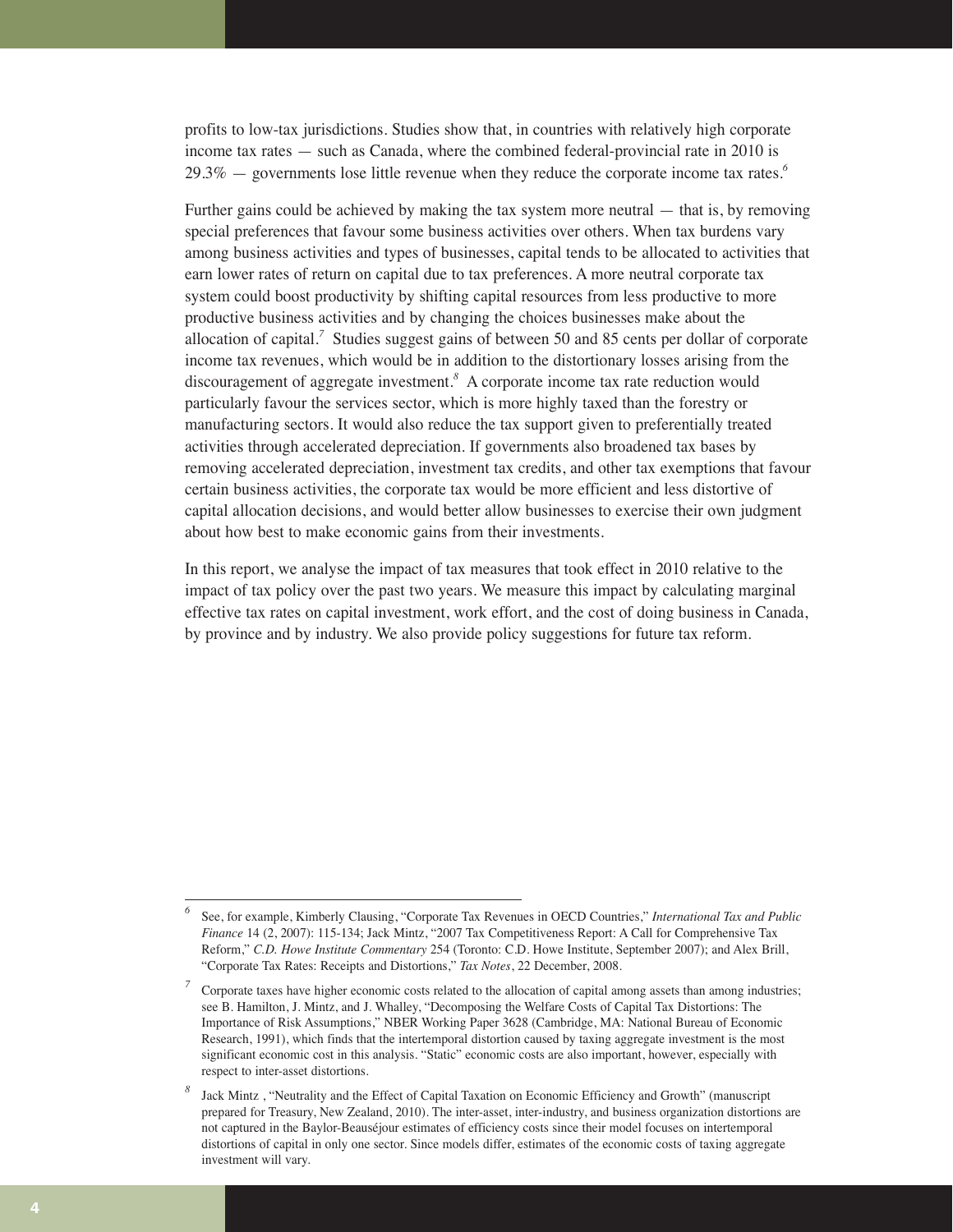# TAXES ON CAPITAL INVESTMENT

In looking at taxes on capital investment, we calculate the METR as the annualized value of corporate income tax, capital tax, and sales tax paid on capital purchases as a share of the gross rate of return on capital.*<sup>9</sup>* We measure the METR on capital for medium and large corporations for each of the ten provinces and in the forestry, manufacturing, construction, transportation, communications, utilities, trade and business and household services sectors.*<sup>10</sup>*

In 2010, the tax burden on capital investment was sharply reduced, with the federal-provincial METR dropping from 28% in 2009 to 20.5% in a single year (see Figure 1a and Table 2a). The main reason for this improvement in tax competitiveness was the implementation in Ontario and British Columbia of the harmonized sales tax (HST). Further income tax reduction already planned by the federal and several provincial governments (summarized in Table 1) will see the national METR on capital drop to 18.4% by 2013 (Table 2b).

|                         | 2010         | 2013         |  |  |  |  |
|-------------------------|--------------|--------------|--|--|--|--|
|                         | (%)          |              |  |  |  |  |
| <b>Canada</b>           | 18.0         | 15.0         |  |  |  |  |
| Newfoundland & Labrador | $14.0/5.0*$  | $14.0/5.0*$  |  |  |  |  |
| Prince Edward Island    | 16.0         | 16.0         |  |  |  |  |
| Nova Scotia             | 16.0         | 16.0         |  |  |  |  |
| New Brunswick           | 11.0         | $8.0**$      |  |  |  |  |
| Quebec                  | 11.9         | 11.9         |  |  |  |  |
| Ontario                 | $12.0/10.0*$ | 10.0         |  |  |  |  |
| Manitoba                | 12.0         | 12.0         |  |  |  |  |
| Saskatchewan            | 12.0         | $12.0/10.0*$ |  |  |  |  |
| Alberta                 | 10.0         | 10.0         |  |  |  |  |
| <b>British Columbia</b> | 10.5         | 10.0         |  |  |  |  |

#### **TABLE 1: Federal and Provincial Corporate Income Tax Rates, 2010 and 2013**

The reduced rate is for manufacturing and processing businesses.

\*\* This is the current legislated rate in New Brunswick; the new government recently indicated it will not reduce the rate below 10%.

Sources: University of Calgary, The School of Public Policy, Tax and Economic Growth Program

*<sup>9</sup>* Duanjie Chen 2000. "The Marginal Effective Tax Rate: The Only One that Matters in Capital Allocation". C. D. Howe Institute Backgrounder, August 22, 2000.

We omitted mining and oil and gas as these sectors need updating in the current model; the underlying theory and methodology is reported in J. Mintz, *Most Favoured Nation: Building a Framework for Smart Economic Policy*, Policy Study 36 (Toronto: C.D. Howe Institute, 2001). Note that, in our analysis, we assume that investment tax credits — the Atlantic Investment Tax Credit and similar credits provided by Nova Scotia, Prince Edward Island, Quebec, Manitoba, and Saskatchewan — are fully applied against tax liability in the year at hand. Such preferential tax treatment, however, does not benefit companies that are not paying sufficient taxes to claim the benefit. Such credits, while of little tax benefit to business, distort investment decisions that would otherwise be solely determined by the market.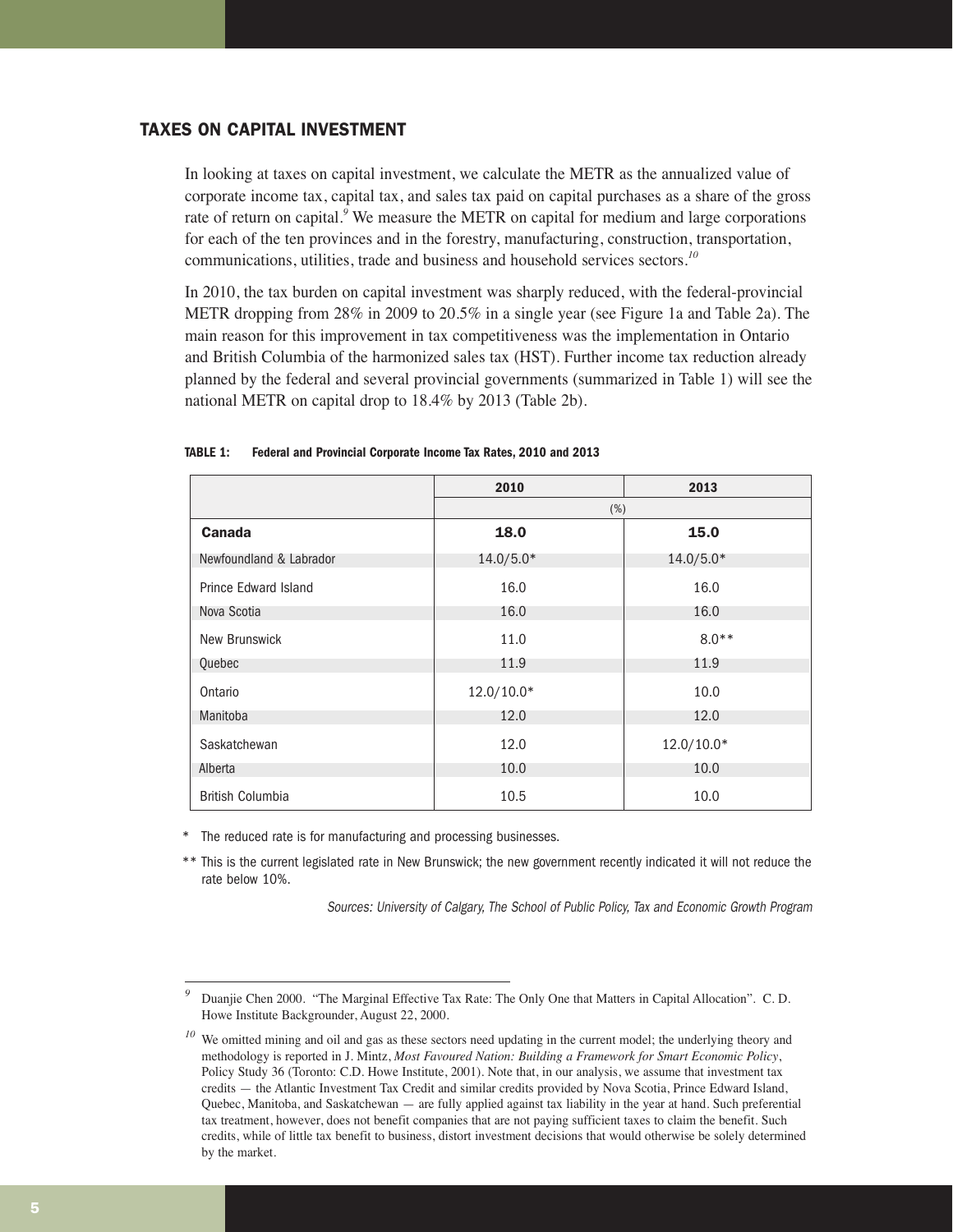# Federal Actions

The federal government is on track toward implementing a gradual but significant reduction in the corporate income tax rate that began in 2000, when it was 29.12%, and will end in 2012 with the rate at 15%. Ottawa also introduced, in the 2007 budget, a fast write-off for assets used in manufacturing and processing activities. Intended as a temporary measure to help manufacturing and processing sectors compete globally and meant to apply to capital investment in place before 2009, it has been extended twice to include investments made before 2012. Once the rate reduction is fully implemented, and assuming an end to the targeted tax preference for manufacturing and processing, the net effect of these reforms will reduce the overall METR on capital by another percentage point by 2013. The manufacturing sector, however, which is more favourably taxed than other industries, will face an increase in its METR on capital from 11.7% to 13.8% (see Figure 1b and Tables 2a and 2b). Forestry will also be affected since manufactured forest product industries will face a higher METR as well.

**FIGURE 1a: The Marginal Effective Tax Rate on Capital Investment, Aggregate and by Province, Canada, 2008-2010 and 2013**



**FIGURE 1b: The Marginal Effective Tax Rate on Capital Investment, Aggregate and by Industry, Canada, 2008-2010 and 2013**



Sources: Authors' calculations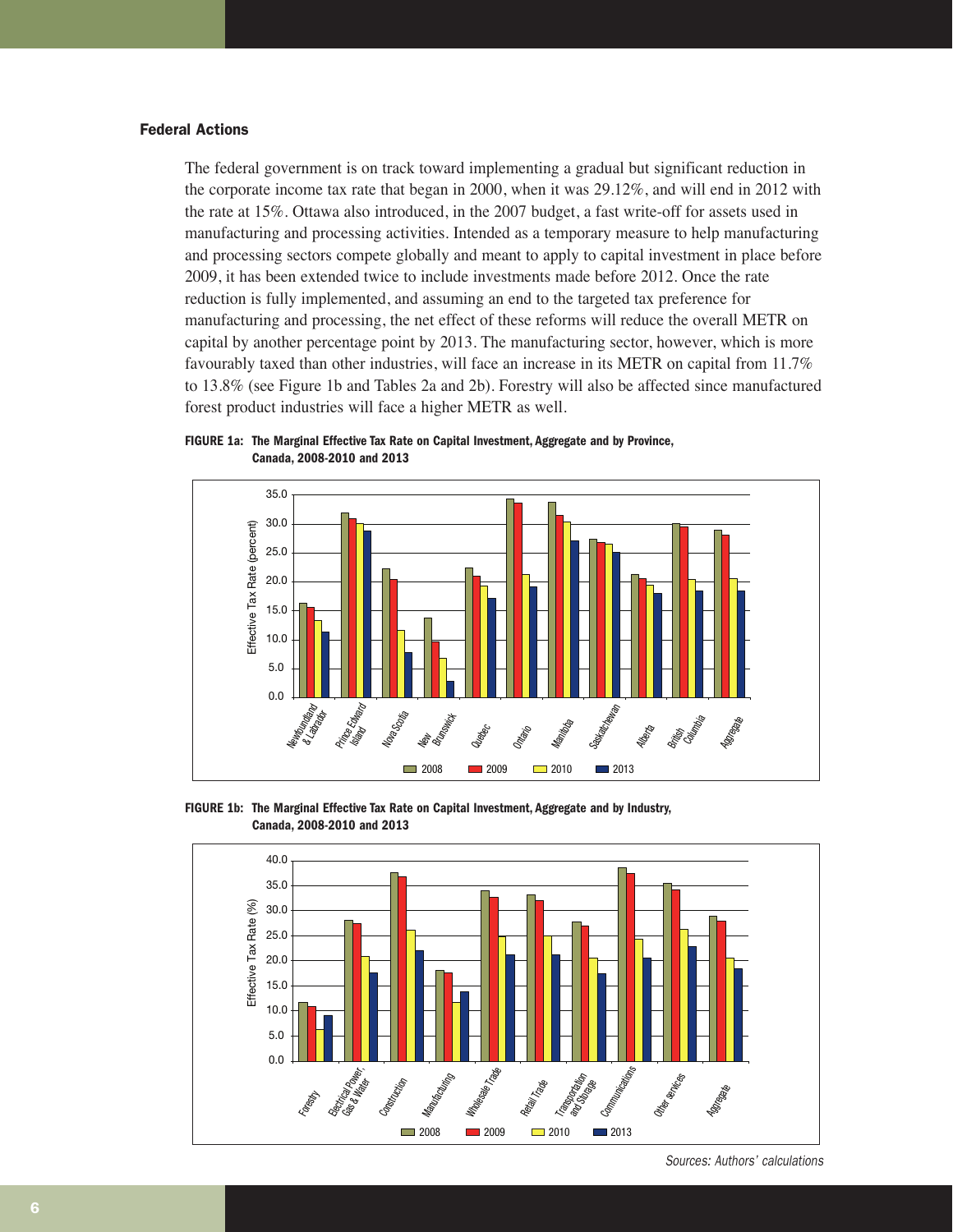| TABLE 2a: The Marginal Effective Tax Rate on Capital Investment, by Industry and Province, |
|--------------------------------------------------------------------------------------------|
| <b>Canada, 2010</b>                                                                        |

|                             | <b>FORESTRY</b> | POWER,<br><b>GAS &amp; WATER</b><br><b>ELECTRICAL</b> | CONSTRUCTION | MANUFACTURING | <b>WHOLESALE TRADE</b> | RETAIL TRADE | <b>TRANSPORTATION</b><br>STORAGE<br><b>AND</b> | <b>COMMUNICATIONS</b> | <b>OTHER SERVICES</b> | AGGREGATE |
|-----------------------------|-----------------|-------------------------------------------------------|--------------|---------------|------------------------|--------------|------------------------------------------------|-----------------------|-----------------------|-----------|
| <b>Canada</b>               | 6.3             | 20.9                                                  | 26.1         | 11.7          | 24.9                   | 25.0         | 20.6                                           | 24.4                  | 26.1                  | 20.5      |
| Newfoundland & Labrador     | $-44.4$         | NA                                                    | 26.4         | $-34.2$       | 23.8                   | 25.4         | 21.5                                           | 24.5                  | 23.4                  | 13.3      |
| <b>Prince Edward Island</b> | $-71.6$         | <b>NA</b>                                             | 44.2         | $-51.1$       | 39.7                   | 38.2         | 35.7                                           | 49.0                  | 43.5                  | 30.1      |
| Nova Scotia                 | $-108.1$        | 25.2                                                  | 29.9         | $-88.6$       | 28.8                   | 29.0         | 24.7                                           | 27.8                  | 26.9                  | 11.6      |
| New Brunswick               | $-36.3$         | 19.8                                                  | 24.1         | $-27.3$       | 23.0                   | 23.2         | 19.0                                           | 22.1                  | 21.2                  | 6.9       |
| Quebec                      | 2.4             | 22.4                                                  | 26.7         | 7.3           | 25.9                   | 26.1         | 20.9                                           | 24.7                  | 27.8                  | 19.4      |
| Ontario                     | 13.7            | 20.5                                                  | 24.9         | 15.5          | 23.7                   | 24.2         | 19.9                                           | 22.8                  | 26.5                  | 21.1      |
| Manitoba                    | 3.3             | 28.5                                                  | 39.3         | 3.7           | 34.4                   | 34.0         | 31.5                                           | 42.1                  | 39.1                  | 30.4      |
| Saskatchewan                | 13.7            | 24.7                                                  | 34.0         | 15.8          | 30.8                   | 30.1         | 25.3                                           | 37.4                  | 32.7                  | 26.5      |
| Alberta                     | 14.2            | 19.0                                                  | 23.2         | 17.3          | 22.1                   | 22.4         | 18.6                                           | 21.0                  | 20.4                  | 19.5      |
| <b>British Columbia</b>     | 14.4            | 19.5                                                  | 23.6         | 16.3          | 22.8                   | 23.0         | 18.1                                           | 21.4                  | 24.4                  | 20.3      |

Sources: University of Calgary, The School of Public Policy, Tax and Economic Growth Program

# **TABLE 2b: The Marginal Effective Tax Rate on Capital Investment, by Industry and Province, Projected for 2013**

|                             | FORESTRY | POWER,<br>GAS & WATER<br>ELECTRICAL | CONSTRUCTION | MANUFACTURING | <b>WHOLESALE TRADE</b> | RETAIL TRADE | TRANSPORTATION<br>STORAGE<br>ЯND | COMMUNICATIONS | <b>OTHER SERVICES</b> | AGGREGATE |
|-----------------------------|----------|-------------------------------------|--------------|---------------|------------------------|--------------|----------------------------------|----------------|-----------------------|-----------|
| <b>Canada</b>               | 9.2      | 17.5                                | 22.1         | 13.8          | 21.2                   | 21.2         | 17.4                             | 20.7           | 22.8                  | 18.4      |
| Newfoundland & Labrador     | $-39.1$  | NA                                  | 23.7         | $-30.5$       | 21.2                   | 22.8         | 19.1                             | 21.9           | 20.9                  | 11.4      |
| <b>Prince Edward Island</b> | $-59.9$  | <b>NA</b>                           | 42.5         | $-44.4$       | 37.8                   | 36.2         | 33.7                             | 47.7           | 42.0                  | 28.7      |
| Nova Scotia                 | $-99.0$  | 21.4                                | 25.8         | $-84.6$       | 24.7                   | 25.0         | 20.8                             | 23.8           | 23.0                  | 7.7       |
| New Brunswick               | $-34.6$  | 15.3                                | 18.8         | $-28.5$       | 17.8                   | 18.1         | 14.6                             | 17.1           | 16.4                  | 2.8       |
| Quebec                      | 6.3      | 18.3                                | 22.2         | 9.7           | 21.5                   | 21.7         | 16.8                             | 20.3           | 24.0                  | 17.1      |
| Ontario                     | 16.6     | 16.8                                | 20.5         | 17.7          | 19.8                   | 20.1         | 16.1                             | 18.7           | 22.9                  | 19.1      |
| Manitoba                    | 6.7      | 23.8                                | 35.2         | 6.4           | 29.8                   | 29.4         | 27.3                             | 38.6           | 35.4                  | 27.0      |
| Saskatchewan                | 16.4     | 22.5                                | 31.9         | 17.7          | 28.7                   | 27.8         | 23.3                             | 35.7           | 30.8                  | 25.2      |
| Alberta                     | 16.9     | 16.7                                | 20.5         | 18.8          | 19.5                   | 19.8         | 16.3                             | 18.5           | 18.0                  | 18.0      |
| British Columbia            | 16.5     | 16.8                                | 20.5         | 17.9          | 19.8                   | 20.0         | 15.5                             | 18.5           | 21.9                  | 18.4      |

Sources: University of Calgary, The School of Public Policy, Tax and Economic Growth Program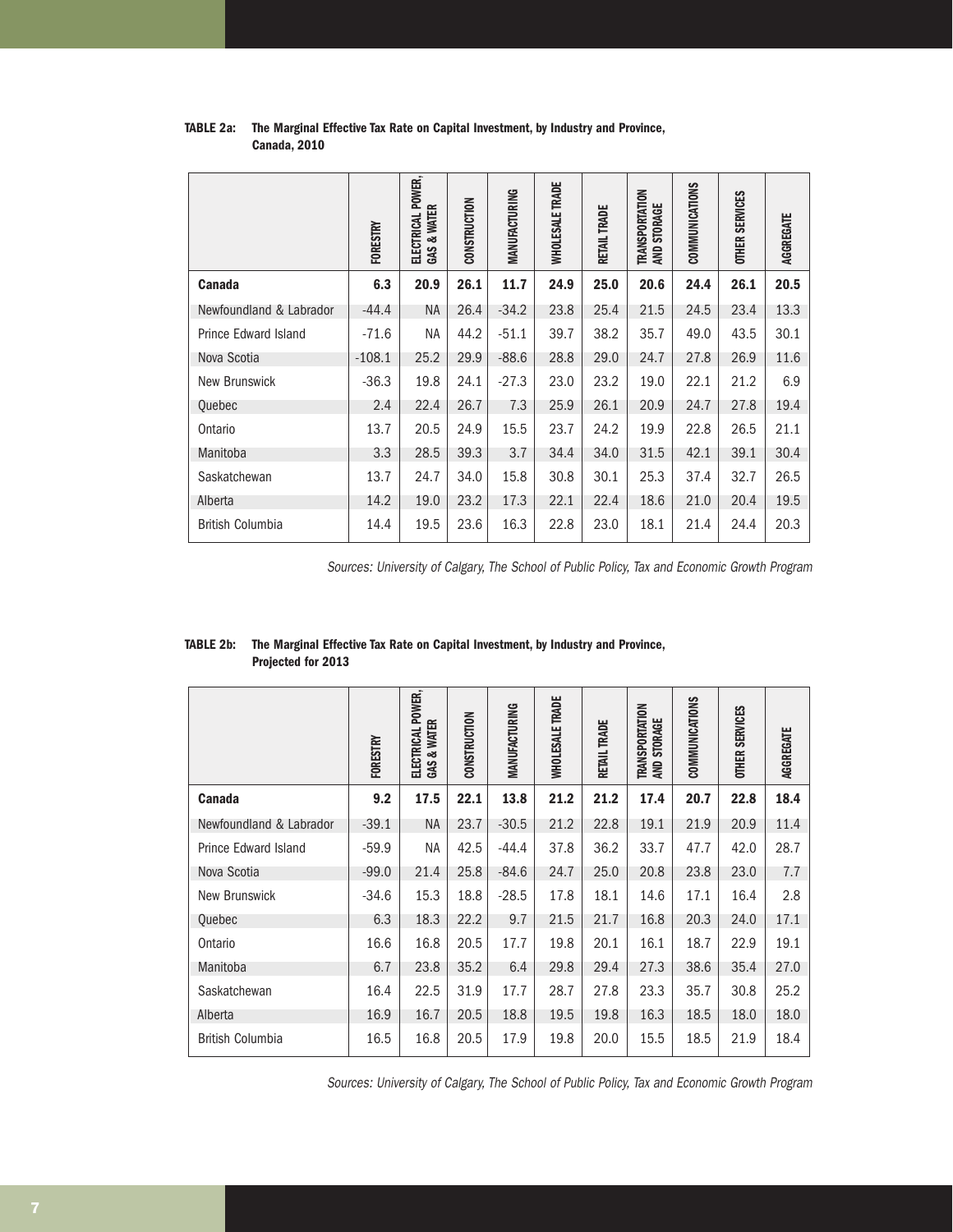# Provincial Actions

The boldest business tax reform in 2010 came from Ontario, which, on July 1, harmonized its provincial sales tax with the goods and services tax (GST), phased in a corporate income tax reduction, and accelerated the elimination of the provincial capital tax. This tax reform reduced the METR on capital for Ontario by more than 12 percentage points from its 2009 level of 33.6% to 21% (Figure 1a and Table 2a) and contributed 5 percentage points to the drop in the overall METR on capital in Canada from 2009 to 2010.

British Columbia also harmonized its sales tax with the GST. In addition, the province has reduced its corporate income tax rate to 10.5%. As a result, the METR on capital in British Columbia fell by more than 9 percentage points from its 2009 level of 29.5%, contributing a full percentage point to the decline in the Canada-wide METR on capital (see below for further analysis of the province's sales tax harmonization).

By 2018, when both Ontario and British Columbia complete their sales tax harmonization (by phasing out restrictions on certain input tax credits), and factoring in their planned income tax reduction over the next two years, the METR on capital in the two provinces will drop below 18%, which will also be the Canada-wide average by that times, assuming no other tax changes occur beyond current government plans.

Another province that has substantially reformed its corporate income tax recently is New Brunswick. Having reduced its corporate income tax rate from 17% to 13% from 2000 to 2003, New Brunswick initiated another sweeping tax reform plan in 2009, including a planned reduction in its corporate income tax rate by 5 percentage points in four years. New Brunswick has the lowest tax burden on capital investment in the country — taking into account the federal Atlantic Investment Tax Credit (AITC) for manufacturing and processing assets — and its METR on capital is just 7%. As in other Atlantic provinces, manufacturing and forestry industries in New Brunswick benefit substantially from the AITC; in New Brunswick, however, unlike in the other Atlantic provinces, tax competitiveness is mostly self-made. That is, New Brunswick's relatively low corporate income tax rate provides a substantial reduction in the tax burden of the services sector relative to other provinces — indeed, unlike in the other three Atlantic provinces, METRs on capital for the non-manufacturing sectors in New Brunswick are all below the national average. New Brunswick's tax competitiveness will be further reinforced with an already legislated reduction of its corporate income tax rate to  $8\%$   $$ which would be the lowest in the country according to current government plans. We hope New Brunswick's rate reduction proceeds as planned,*<sup>11</sup>* and that federally provided investment tax credits and preferences for manufacturing and processing investments are eliminated in a coordinated manner. Such preferences serve only to harm New Brunswick's productivity and offset gains from its relatively favourable tax burden.

Alberta also has implemented a low-rate, broad-based business tax structure over the past decade, which has given it a significant tax advantage. The province offers few special preferences, although in 2004 it introduced a 10% research and development tax credit targeted at qualifying investments of less than \$4 million. Alberta's tax advantage will disappear by 2013, however, when other provinces will have caught up by eliminating capital taxes on nonfinancial businesses, lowering corporate income tax rates, and harmonizing their sales taxes, which will virtually eliminate taxes on capital goods purchases.

<sup>&</sup>lt;sup>11</sup> New Brunswick's new government indicated in the November 23, 2010, Speech from the Throne that it might not reduce the corporate rate beyond 10% after 2011.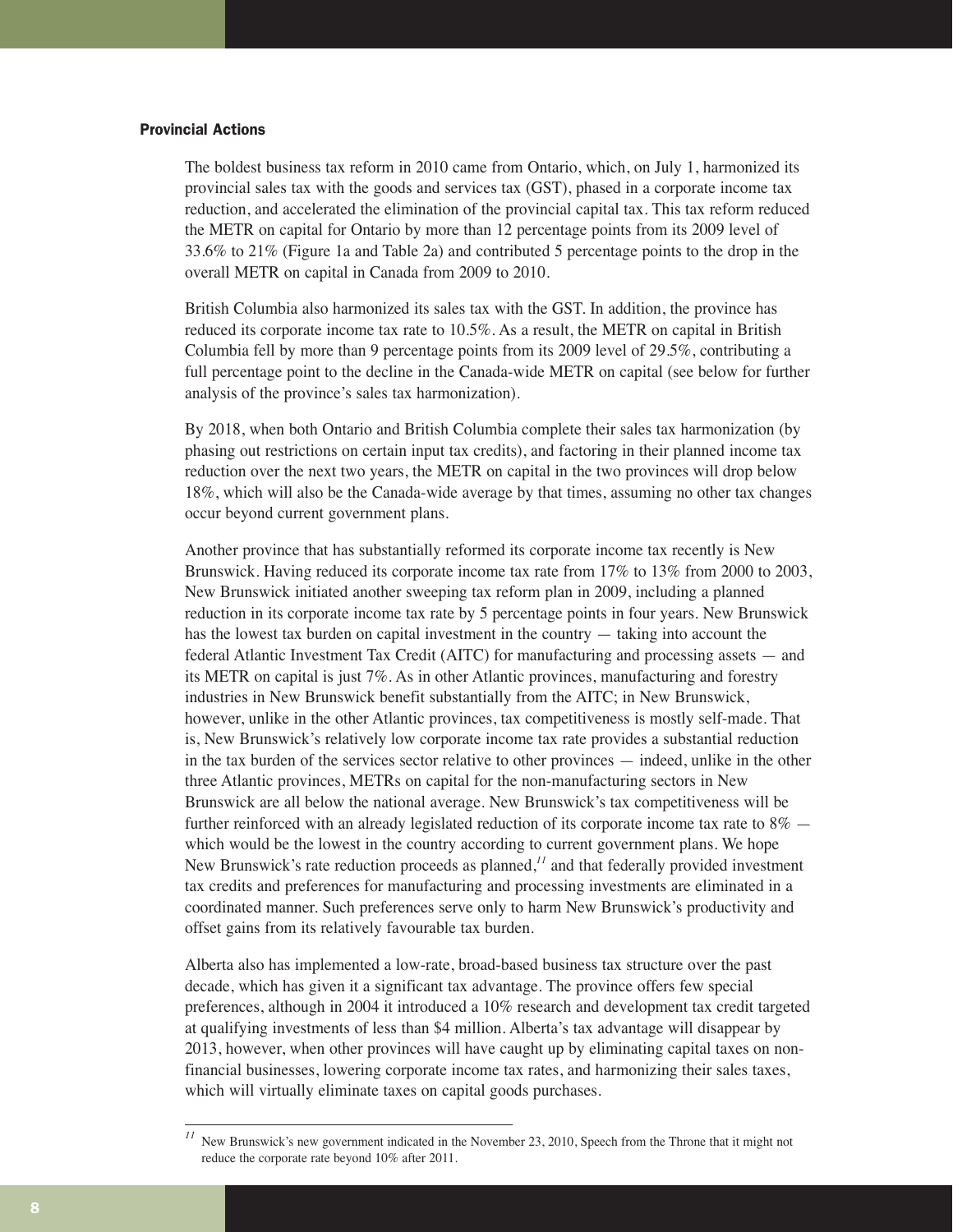In other provinces, however, tax reforms have been more timid. More specifically:

- Manitoba and Saskatchewan by 2013 will be much less competitive with respect to taxes on capital investment compared to all provinces except Prince Edward Island. Manitoba and Saskatchewan had, in recent years, reduced their general corporate income tax rates from 17% to the current 12%. While Saskatchewan has a reduced tax rate of 10% for manufacturing and processing businesses, it has no plans to reduce its general tax rate; Manitoba has made further reductions in its tax rate contingent on a balanced budget. Furthermore, both provinces so far have rejected the idea of harmonizing their sales tax with the federal GST on the grounds that doing so would increase the tax burden on consumers. While Manitoba's rejection sounded somewhat more tentative, Saskatchewan's opposition is more forceful, and leaves little likelihood of future action.*<sup>12</sup>* Saskatchewan's METR on capital is a little lower than Manitoba's since Manitoba has a higher retail sales tax rate (7% versus 5% in Saskatchewan).
- Newfoundland and Labrador, Nova Scotia, and Prince Edward Island all maintain relatively high corporate income tax rates for large and medium-sized companies, ranging from 14% to 16%. Although the AITC substantially subsidizes manufacturing and forestry industries in these provinces, as indicated by *negative* METRs for these sectors,*<sup>13</sup>* almost all the services sectors in all three provinces bear higher tax burdens than the national average (see Table 2a). Moreover, Nova Scotia's new 10% investment tax credit for eligible manufacturing and processing investment further worsens the tax distortion between the manufacturing and service sectors in that province and, by extension, the Canada-wide inter-industry tax distortion.
- Quebec has one of the lower tax burdens on capital among the provinces, but also an inefficient tax structure with an endless list of narrowly targeted tax preferences. These include exemptions for qualifying companies in targeted sectors, tax credits and preferential deductions and credits for manufacturing, processing investments in specified regions and various activities (such as pig manure farming), and taxpreferred zones and holidays. In recent years, Quebec has eliminated capital taxes but increased its corporate income tax rate, while further extending the list of tax incentives. In 2009, the province enhanced existing manufacturing and processing investment tax credits with a higher credit and/or refundability based on conditions such as investment in specified regions (the general credit rate remains 5%). According to our simulation, given its relatively high corporate income tax rate of 11.9%, Quebec could eliminate just its 5% manufacturing investment tax credit to achieve a 4 percentage point reduction in its corporate income tax rate without affecting its overall METR on capital. Such a move could also preserve Quebec's tax competitiveness in manufacturing and processing relative to most provinces, including Ontario.

*<sup>12</sup>* Based on information drawn from the following two government websites: http://news.gov.mb.ca/ and http://www.gov.sk.ca/.

<sup>&</sup>lt;sup>13</sup> A negative METR implies that investments in marginal projects generate tax losses and credits that would shelter nonmarginal investments from tax. If losses and credits cannot be used fully by being applied to other income, the negative rate approaches zero (only zero if companies are not expected to pay taxes during the capital good's useful life).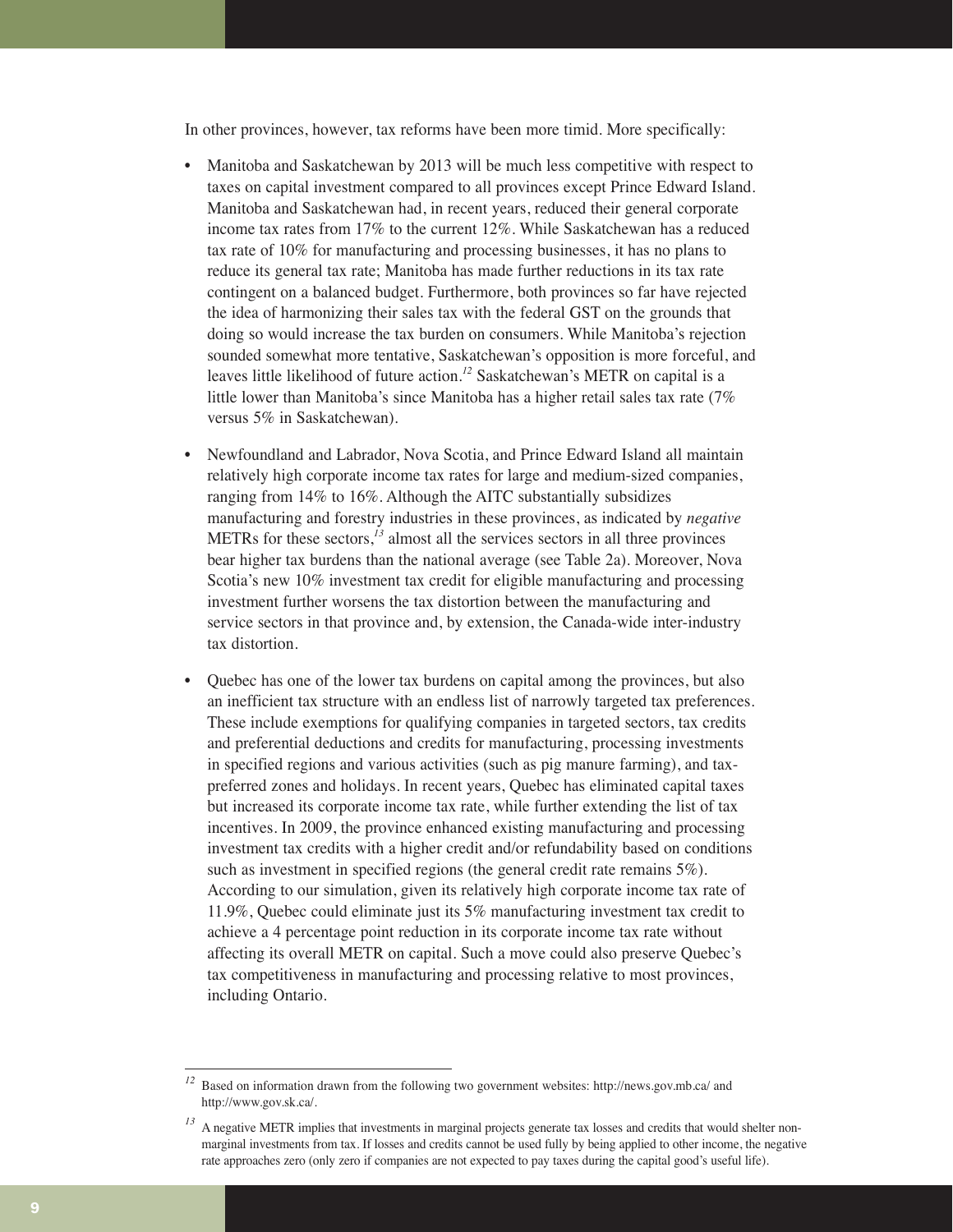# THE CHANGING LANDSCAPE OF PROVINCIAL TAX COMPETITIVENESS

The tax reforms undertaken by New Brunswick, Ontario, and British Columbia have changed significantly the landscape of tax competitiveness among the ten provinces. Until 2009, the provinces could be divided about equally into those with high tax burdens on capital and those with substantially lower burdens. With British Columbia and Ontario moving to the the lowburden camp in 2010, the low-tax provinces now account for more than 90% of the Canadian economy, leaving only Manitoba (with a METR on capital of 30%), Prince Edward Island (30%), and Saskatchewan (27%) in a far less tax-competitive position, not only within Canada but also globally — even with planned reductions the corporate tax burden, Canada's METR on capital by 2013 will only be similar to the average of member countries of the Organisation for Economic Co-operation and Development (OECD), at roughly 18%.

Prince Edward Island provides the worst example. It holds fast to the highest corporate income tax rate of all the provinces for large and medium companies (16%) and the highest sales tax rate  $(10\%)$ ,<sup>14</sup> both of which also burden the province's manufacturing and processing industries; moreover, the sales tax on capital inputs also hurts small business. On the other hand, Prince Edward Island provides its own investment tax credit for manufacturing and processing industries. Our simulation indicates, however, that if the province were to reduce its income tax rate to 10%, harmonize its sales tax with the GST, and eliminate its investment tax credit, business would benefit more substantially than it does from the combined AITC and provincial investment tax credits. The METR on capital in Prince Edward Island would drop below 20%, or less than two-thirds of its current level.

# Lingering Cross-industry Tax Distortions

Most fiscal economists have long agreed that "having low tax rates on broad bases is preferable for minimizing distortions than the contrary."*<sup>15</sup>* The contrary case is a combination of high tax rates on narrow tax bases that are full of targeted preferential tax treatments such as investment tax credits and fast write-offs. In recent years, despite most Canadian governments' persistent rate reduction, fast write-offs and investment tax credits for assisting only manufacturing and processing businesses prevail. The approach of using tax measures to serve industrial policy has evidently worsened inter-industry tax distortions. Our cross-industry comparison of METRs on capital shows that the manufacturing (and forestry) industry is consistently taxed less than other industries mainly owing to the preferential tax treatment extended to manufacturing assets. The reduced income tax rate for manufacturing activities in several provinces, including Ontario before 2013, also contributes to inter-industry tax distortions.

<sup>&</sup>lt;sup>14</sup> Prince Edward Island applies its sales tax on prices after including the GST of 5%, making the effective sales tax rate 10.5%.

*<sup>15</sup>* OECD, *Economic Surveys: Canada*, p. 8.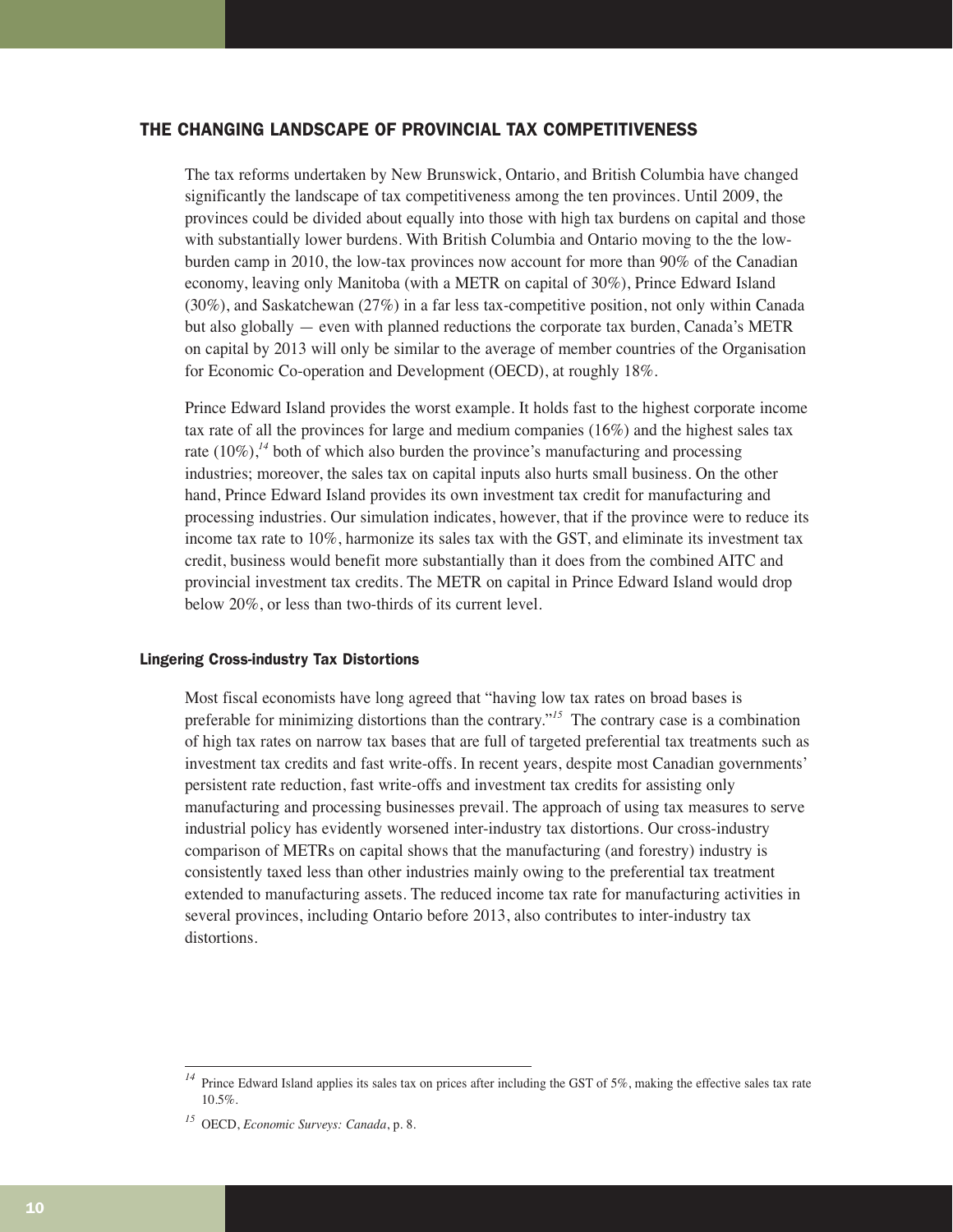Figure 2 illustrates how the METR on capital for manufacturing compares with that for a broad range of services, including public utilities, construction, wholesale and retail trade, transportation, communications, and other services. In 2006, the METR gap between manufacturing and the services sector was only a little more than 3 percentage points, partly helped by unification of the previous two-tier federal corporate income tax rates in the early 2000s. This gap widened suddenly in 2007 to more than 13 percentage points due to Ottawa's introduction of an accelerated depreciation rate for manufacturing and processing assets, matched by provincial governments. (Also helping to lower the METR for manufacturing were adjustments to capital cost allowances to better match economic depreciation rates, which in our view were appropriate measures.) The gap widened again in 2008 with Quebec's 5% investment tax credit. Although the gap closed considerably in 2010, Nova Scotia's 10% investment tax credit, which took effect that year, offset the closing by more than half a percentage point.



**FIGURE 2: The Marginal Effective Tax Rate on Capital Investment, Manufacturing and Services Sectors, Canada, 2006-2010 and 2013**

Source: Authors' calculations.

The significant shrinking of the gap in 2010 was mainly the result of the sales tax harmonization in Ontario and British Columbia, where the elimination of provincial sales taxes on capital goods helped services industries more than manufacturing. For example, the communications industry had long been the highest taxed among all industries before 2010. Mainly owing to the sales tax harmonization in Ontario and British Columbia, the METR on capital for the communications industry dropped 13 percentage points from 37.4% in 2009 to 24.4% in 2010 (Figure 1b). In contrast, the METR on capital for manufacturing dropped just 6 percentage points from 17.5% to 11.7% over the same period (Figures 1b and 2). In the absence of harmonization, provincial tax administrations often provide more sales tax exemptions for manufacturing and processing assets — another illustration that Canadian governments often favour manufacturing industries more than a broad range of service industries.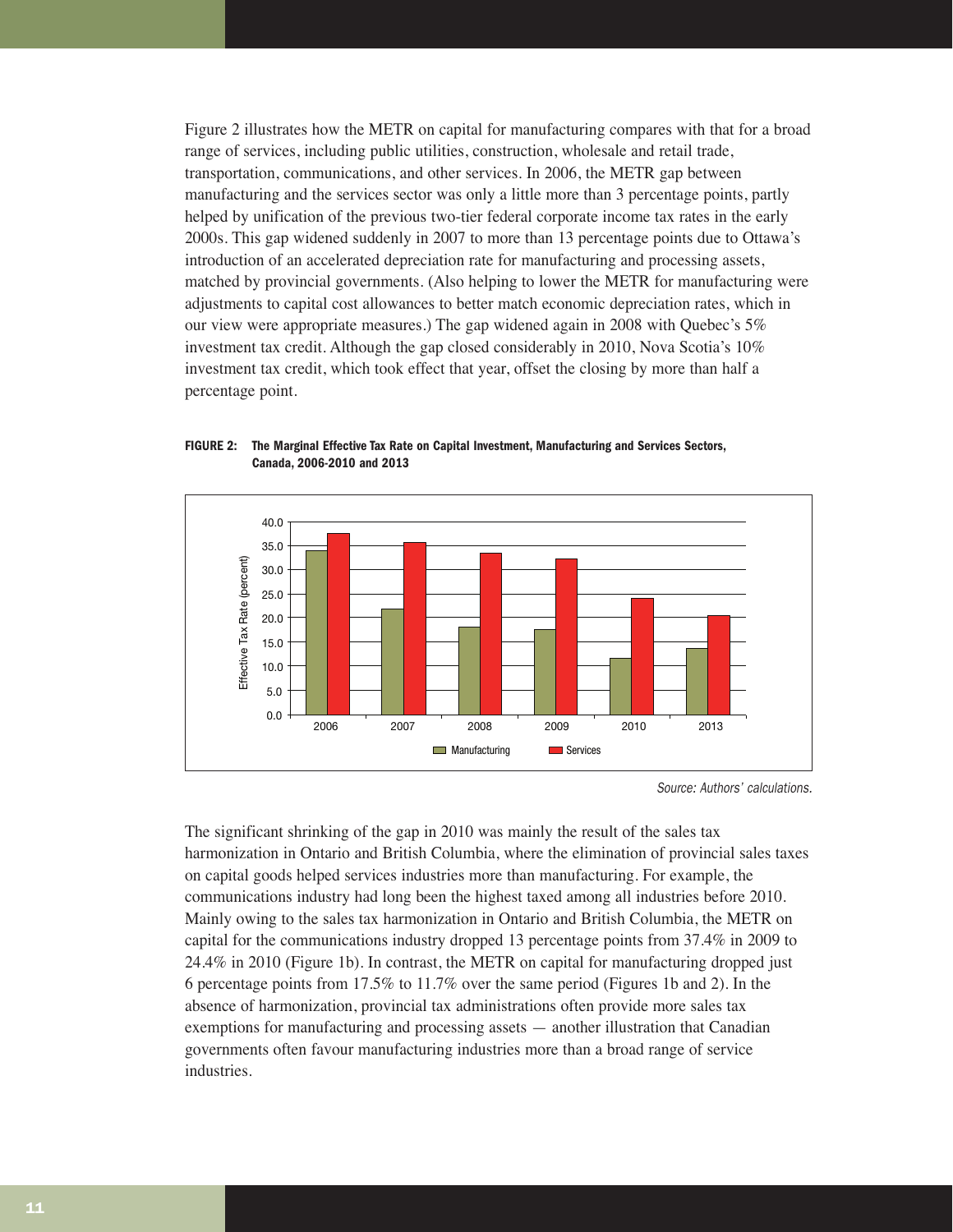The extent to which the business tax structure currently distorts capital allocation decisions across industries and assets can be measured by a so-called dispersion index.*<sup>16</sup>* This measure provides an indication as to how much the tax system impedes productivity as resources are shifted to tax-favoured business activities that will earn a pre-tax rate of return to capital that is lower than that earned by other sectors that tend to be more highly taxed. As effective tax rates decline in aggregate, as in recent years, the differential treatment across industry and assets is accentuated, since the variation in effective tax rates has an even greater impact on the allocation of capital to the most productive uses.*<sup>17</sup>* Our simulation shows that inter-asset distortions matter more than inter-industry distortions (see Table 3), a result not inconsistent with those of other economic studies.<sup>18</sup> Overall, the index of dispersion has increased in recent years, driven in part by the preferential treatment given to some business activities. In 2010, the dispersion index again rose, but largely due to the decline of the average tax rate that year. By 2013, the dispersion index should have declined due to the expiration of certain fast writeoffs for capital as well as federal and provincial corporate tax reductions.

|                | 2006 | 2007 | 2008 | 2009 | 2010 | 2013 |
|----------------|------|------|------|------|------|------|
|                |      |      |      | (%)  |      |      |
| Inter-industry | 15.4 | 25.6 | 32.0 | 32.7 | 43.7 | 27.9 |
| Inter-asset    | 27.8 | 36.4 | 45.6 | 46.8 | 51.4 | 35.4 |
| Overall        | 26.6 | 39.1 | 48.2 | 49.3 | 59.6 | 40.8 |

**TABLE 3: Dispersion Index (Coefficient of Variation) for Marginal Effective Tax Rates on Capital Investment, Canada, 2006-2013**

Source: Authors' calculations.

# TAXES ON LABOUR

When workers put in extra hours of effort, the taxes that are deducted from their paycheques have a significant effect on their incentive to work. Taxes that affect labour markets include personal income, employer and employee payroll (net of benefits), sales, and excise taxes. Empirical studies of labour taxes focus on both the incentive to work extra hours and participation in the labour force. Taxes discourage people from working by making untaxed leisure more attractive than money income. The most significant effects of taxes on workers' incomes are on the labour decisions of secondary workers in the household (especially those with children who become of school age) and on retirement decisions.<sup>19</sup> Such taxes also affect decisions by those who can make more flexible working arrangements, as in the case of the self-employed, as well as the decision to invest in education by reducing the higher income that a worker would otherwise receive by acquiring skills.

<sup>&</sup>lt;sup>16</sup> The dispersion index is the coefficient of variation, which is the standard deviation of METRs divided by the average METR.

For an analysis of the relationship of the coefficient of variation and the incremental economic cost of taxation per dollar of revenue, see Mintz , "Neutrality and the Effect of Capital Taxation on Economic Efficiency and Growth."

*<sup>18</sup>* Hamilton, Mintz, and Whalley ("Decomposing the Welfare Costs of Capital Tax Distortions") report the same findings, in part due to the substitution of different inputs used in production.

*<sup>19</sup>* See Institute of Fiscal Studies and James Mirrlees, *Tax by Design* (Oxford: Oxford University Press, 2010).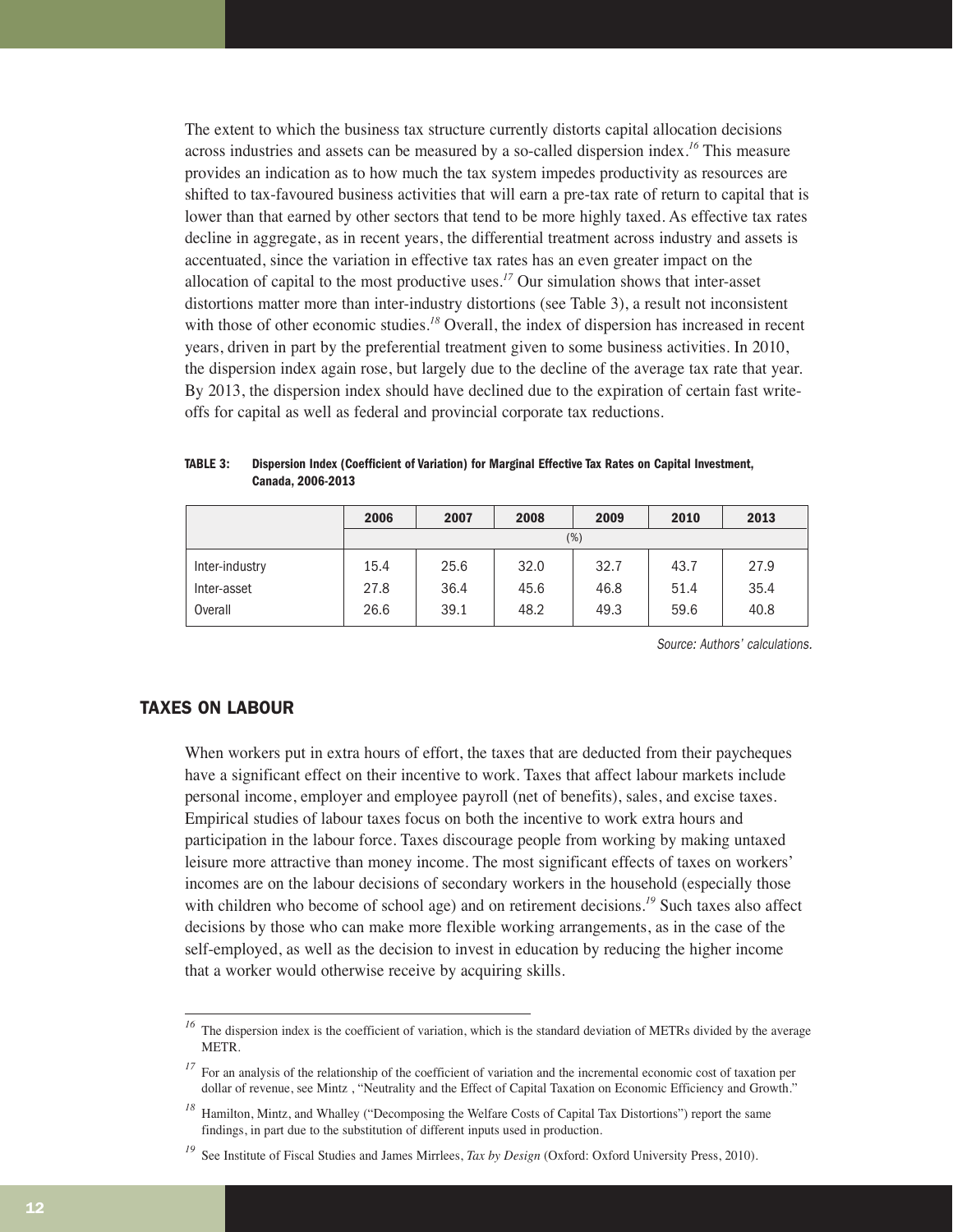In our analysis, the METR on labour income is the tax paid as a percentage of the pre-tax wage paid by employers on the last hour of work, taking into account personal income, payroll, and sales taxes that reduce employment income received by the worker.*<sup>20</sup>* We use distributions of earnings across industries to compute the average marginal tax rates and then aggregate the total effect of all taxes on the last hour of work. This tax measure emphasizes the effect of taxes on the decision to work extra hours as opposed to joining the workforce (the latter takes into account the effect of the average tax rate on the decision to work).

Taxes also affect employment decisions to the extent that workers bargain for higher wages to make up for lost income in the presence of taxation. Differential taxes across industries lead to higher wage costs for businesses since companies must attract workers who could otherwise work for better after-tax wages in other industries; studies suggest that 20-30% of labour taxes are shifted forward.*<sup>21</sup>* As well, taxes affect interprovincial migration: the decision to move from one jurisdiction to another depends on a comparison of taxes paid on total income earned (the average tax rate) as well as the benefits of government spending and the lifestyle amenities available in each jurisdiction.*<sup>22</sup>* Our measure of the METR is less relevant to the migration decision for this reason.

To the extent that the tax system is progressive — that is, where average tax rates are higher on upper-income households than on low-income households — interprovincial migration is affected. All else being the same and given a fixed supply of jobs, a province with a more progressive tax system will encourage lower-income workers to migrate to it and high-income workers to move to a lower-tax province.*<sup>23</sup>* Migration then causes skilled wage levels to rise and unskilled wages to fall in a province with more progressive income taxes. Provincial policies that redistribute income through more progressive tax structures therefore can be undone by migration to the extent that workers receive the same after-tax income across provinces. In Canada, interprovincial migration is sensitive to taxes and subsidies, although much less so with respect to the francophone population, which has a strong attachment to Quebec.*<sup>24</sup>*

The year 2010 was less eventful than 2009 in terms of tax reductions for labour. In 2009, the federal government reduced the personal income tax burden by raising the basic personal amount and the bottom two personal tax brackets by 7.5%. In 2010, few changes were made to personal income taxes except in Newfoundland and Labrador, New Brunswick, and Ontario,*<sup>25</sup>* where they were reduced. British Columbia also raised the basic personal amount substantially, to the benefit of all its taxpayers. On the other hand, Nova Scotia added a fifth personal income tax bracket with an added higher top tax rate  $(21\%)$ , replacing the previous surtax for highincome earners. Nova Scotia also raised the harmonized sales tax by 2 percentage points, which, in turn, raised the METR on labour by increasing prices of goods and services, reducing the purchasing power of income.

*<sup>20</sup>* Again, for the underlying theory and methodology, see Mintz, *Most Favoured Nation*.

*<sup>21</sup>* Ibid.

*<sup>22</sup>* Similarly, provincial labour taxes can be shifted forward more strongly if workers are willing to move from one province to another to avoid paying higher taxes.

*<sup>23</sup>* Alternatively, a skills-intensive firm might move from a province with higher taxes on high-income workers, thereby bidding down their wages in the province to levels elsewhere, while an unskilled labour-intensive business might move to a province with lower taxes on unskilled labour, thereby bidding up their wage levels. A more progressive rate structure therefore might reduce pre-tax income differentials but at the cost of substituting low-paid for high-paid jobs, thus reducing average incomes.

*<sup>24</sup>* See K. Day, "Interprovincial Migration and Local Public Goods," *Canadian Journal of Economics* 25 (1, 1992): 123-144.

*<sup>25</sup>* Ontario reduced the low personal tax rate from 6.05% to 5.05% as part of its 2009 tax reform that included the adoption of the HST.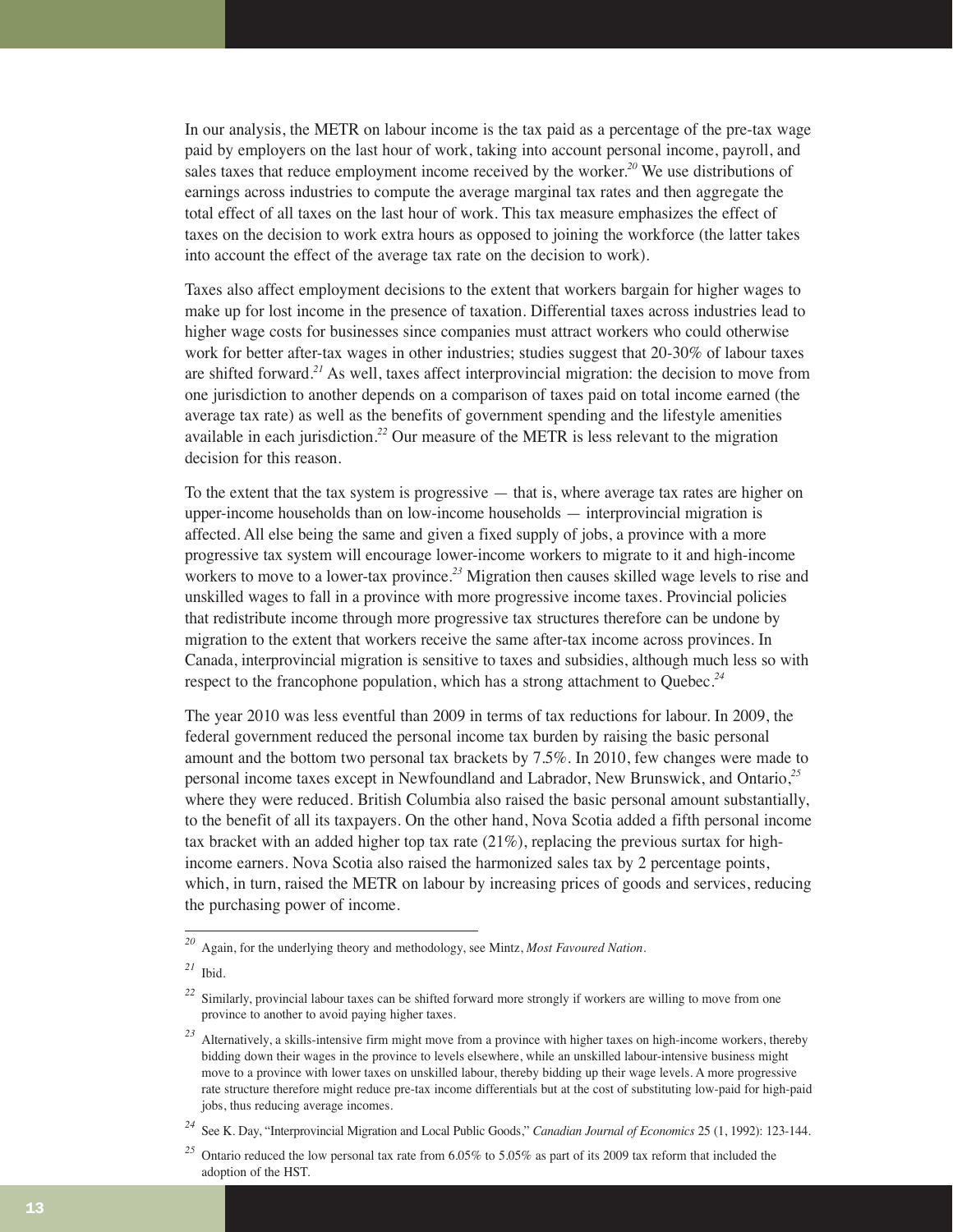Overall, the main adjustment most government made to labour taxes was to index personal income tax brackets to account for inflation. Note that personal income tax burdens still increase with indexation if wages and salaries rise faster than inflation – taxpayers move up tax brackets even with indexation – this is known as "bracket creep". At an extreme, Prince Edward Island did not provide indexation for inflation.

# MARGINAL EFFECTIVE TAX RATES ON LABOUR BY PROVINCE

At the provincial level, the most significant change in the tax burden on labour in 2010 occurred in New Brunswick (see Figure 3), which is in the process of implementing a four-year plan of tax relief and restructuring, begun in 2009, that by 2013 will shift from four progressive tax rates ranging from 10.12% to 17.95% to a simpler structure with two rates, 9% and 12%. Moreover, New Brunswick was the only province to index its tax brackets and most personal tax credits by 2% for 2010, matching the estimated annual increase in non-farm employee earnings. As a result, the METR on labour in New Brunswick dropped by 1.4 percentage points from 2009 to 2010, indicating a rapidly shrinking gap between New Brunswick's tax on labour and that in the least-taxed provinces of Alberta, British Columbia, and Saskatchewan. New Brunswick's new government has indicated that it will not implement further tax reductions after 2010 for 1300 individuals in the province who earn more than \$450,000.





Source: Authors' calculations.

Newfoundland and Labrador has also reduced its personal income tax rate as part of a multiyear plan. Following consecutive tax reductions over the past two years, in 2010 the province again cut both the middle and top personal income tax rates by 0.3 and 2.2 percentage points, respectively. By 2012, when the legislated tax reduction is completed, the three-tier personal income tax rates will be reduced from 9.6, 15, and 17.3% in 2007 to 7.7, 12.5, and 13.3% a much flatter personal income tax structure that should attract more highly skilled employment to the province.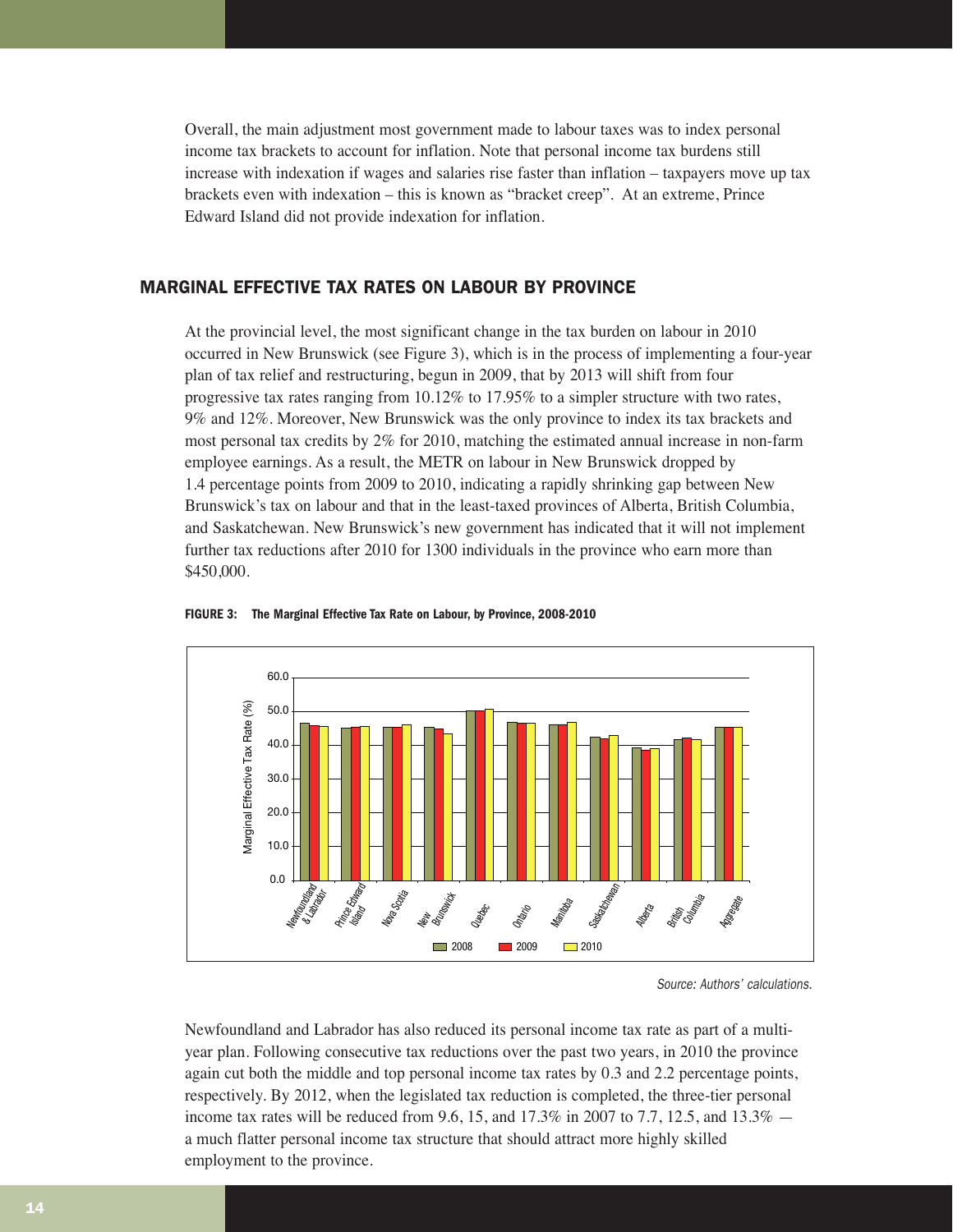British Columbia also increased the basic personal amount significantly, from \$9,373 in 2009 to \$11,000 in 2010, equivalent to a more than 17% increase in the basic tax credit for every personal income taxpayer. This increase is a part of transitional package for harmonizing the provincial sales tax with the GST.*<sup>26</sup>* The province recognized that sales tax harmonization would increase the net sales tax for consumers, and therefore it provided some personal tax relief as compensation.*<sup>27</sup>* The net effect of the sales tax harmonization, including the increase in the basic personal amount, has been a 0.4 percentage point reduction in the METR on labour in British Columbia.

As mentioned, Ontario reduced the marginal tax rate for the lowest income bracket, but given the growth in earnings, its overall METR on labour is little changed.

Except for the indexation of tax brackets and credits, no initiatives were taken in the other provinces in 2010. Again, because general tax indexation is less than the increase in earnings — a process known as "bracket creep" as people jump into higher tax brackets — the tax cost for labour increased in most provinces, particularly in Saskatchewan and Alberta, where average earnings increased around 4% annually. The exceptions are New Brunswick, British Columbia, Ontario, and, to a lesser degree, Newfoundland and Labrador, all of which introduced tax relief for labour in 2010. At the other end of the spectrum, Nova Scotia, owing to its added top tax rate and increased sales tax rate, saw a 1 percentage point jump in its marginal tax rate on labour, the most significant such increase among all the provinces.

Overall, the provincial rankings of the METR on labour did not change from 2009 to 2010. Alberta, with its rate of 39%, continued to have the lowest marginal tax burden on labour of all the provinces. Uniquely, Alberta has had a flat tax of 10% on personal income since 2001, and has a generous basic allowance (\$16,825 in 2010) before applying the tax. Closely following Alberta in terms of their METR on labour were British Columbia (42%), Saskatchewan (42%), and New Brunswick (43%). In contrast, Quebec continued to be the highest-taxed province for labour, with an METR of 51%, followed by Ontario (47%), Manitoba (47%), and the remaining three Atlantic provinces.

# Marginal Effective Tax Rates on Labour by Industry

In a progressive tax structure, labour taxes are higher for skilled-intensive industries and lower for industries that tend to hire less-skilled workers. Taxes therefore can affect the allocation of employment among industries by reducing the demand for certain types of workers (who bid up wages to compensate for tax burdens) or exacerbating labour shortages if certain types of workers are hard to find.

Because we measure the tax burden on labour by the METR, a cross-industry comparison is affected by three factors: industrial variation in labour income, provincial variation in labour taxation, and the provincial distribution of employment among industries. That is, for a given industry, the lower the average labour earnings, the lower the METR on labour due to the progressivity of the personal income tax structure; the higher the industry's share in a province that taxes labour relatively lightly, the lower the METR on labour for the industry, and vice versa.

*<sup>26</sup>* See British Columbia, Ministry of Finance and Corporate Relations, *Budget and Fiscal Plan, 2010/11–2012/13* (Victoria, 2010); available online at http://www.bcbudget.gov.bc.ca/2010/bfp/2010\_Budget\_Fiscal\_Plan.pdf.

<sup>&</sup>lt;sup>27</sup> The provincial sales tax has been expanded from goods to services thereby increasing prices. However, this be offset by price reduction industed by the elimation of sales taxes on business inputs in face of competition.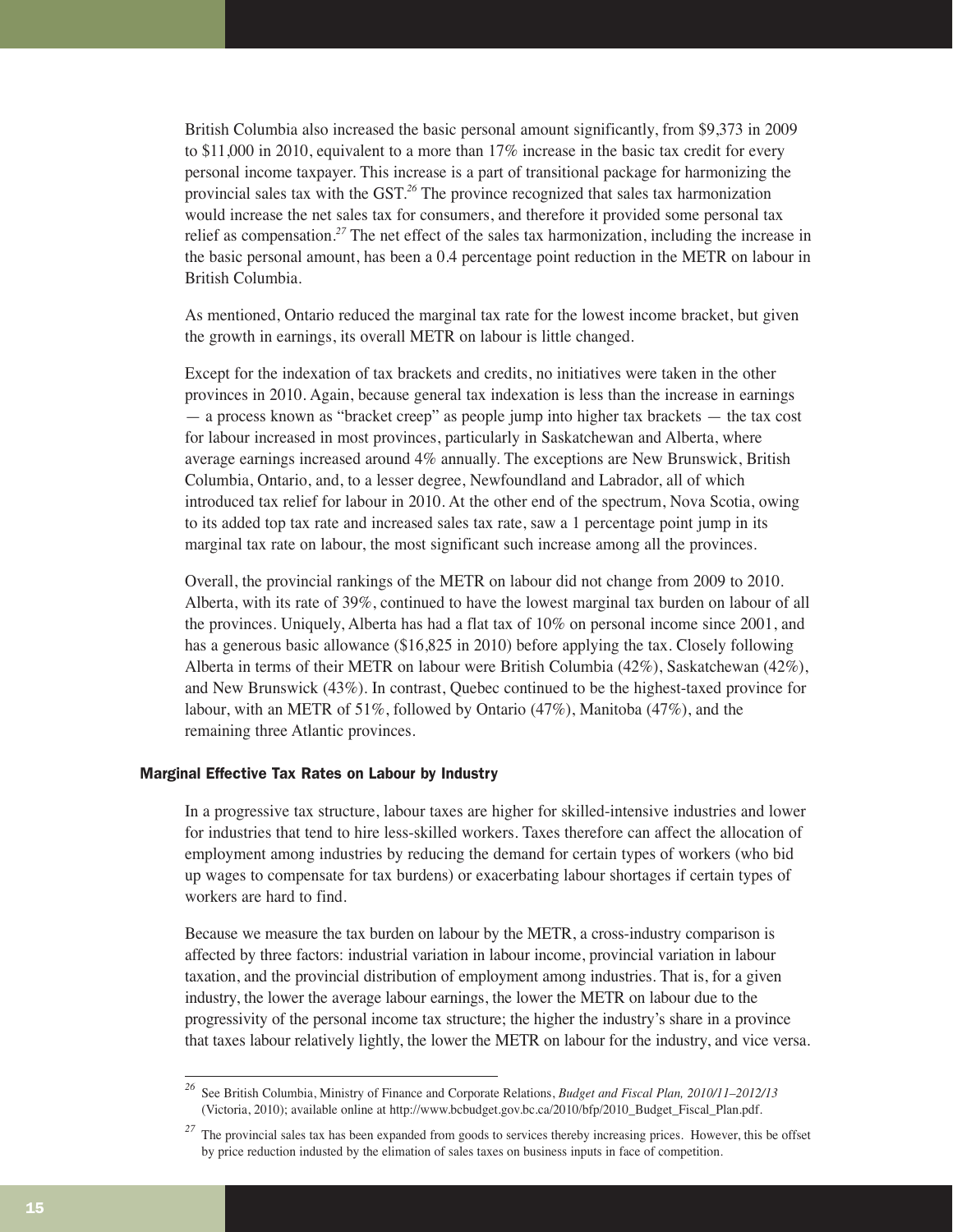The positive relationship between earnings and the METR appears to be most striking for the public utility industry and the retail sector, as shown in Figure 4. The public utility sector ranks among the highest in labour earnings, which might explain its having the highest METR on labour of all industries. In contrast, the retail sector ranks the lowest in average earnings, followed by "other services" and transportation. Not surprisingly, these three sectors, in the order of their ranking by earnings, are the lowest taxed among all industries.



**FIGURE 4: The Marginal Effective Tax Rate on Labour, by Industry, Canada, 2008-2010**

But this straightforward link between the METR on labour and average earnings does not appear to hold for many other industries. For example, the average of earnings in manufacturing is only the fifth highest among the nine industries but its METR on labour of 47.8% is the second highest. This is because Quebec and Ontario, the two highest-taxed provinces for labour, respectively account for 24% and 53% of manufacturing industry, as measured by the provincial distribution of total labour earnings within the manufacturing industry. That is, the heavy shares of manufacturing in the two most highly taxed provinces for labour result in a higher tax burden on labour for manufacturing than for other industries. A similar case also occurs, albeit to a lesser degree, in the forestry industry, which is relatively heavily concentrated in Quebec and Ontario. An opposite example can be found in the construction industry, where average earnings are the second highest while the tax burden (45.3%) is the fourth lowest among all industries. This is because Alberta and British Columbia, the two lowest-taxed provinces for labour, respectively account for 38% and 9% of the construction industry, so that their joint impact is more than sufficient to offset the combined impact of Quebec and Ontario (41%), which brings the METR for construction below the national average.

Overall, the public utility sector is the highest taxed for labour among all industries, followed by manufacturing, communications, forestry, and wholesale trade. At the other end of the scale, the retail sector's labour is taxed lowest (largely due to much lower average earnings by workers), followed by "other services," transportation, and construction.

Source: Authors' calculations.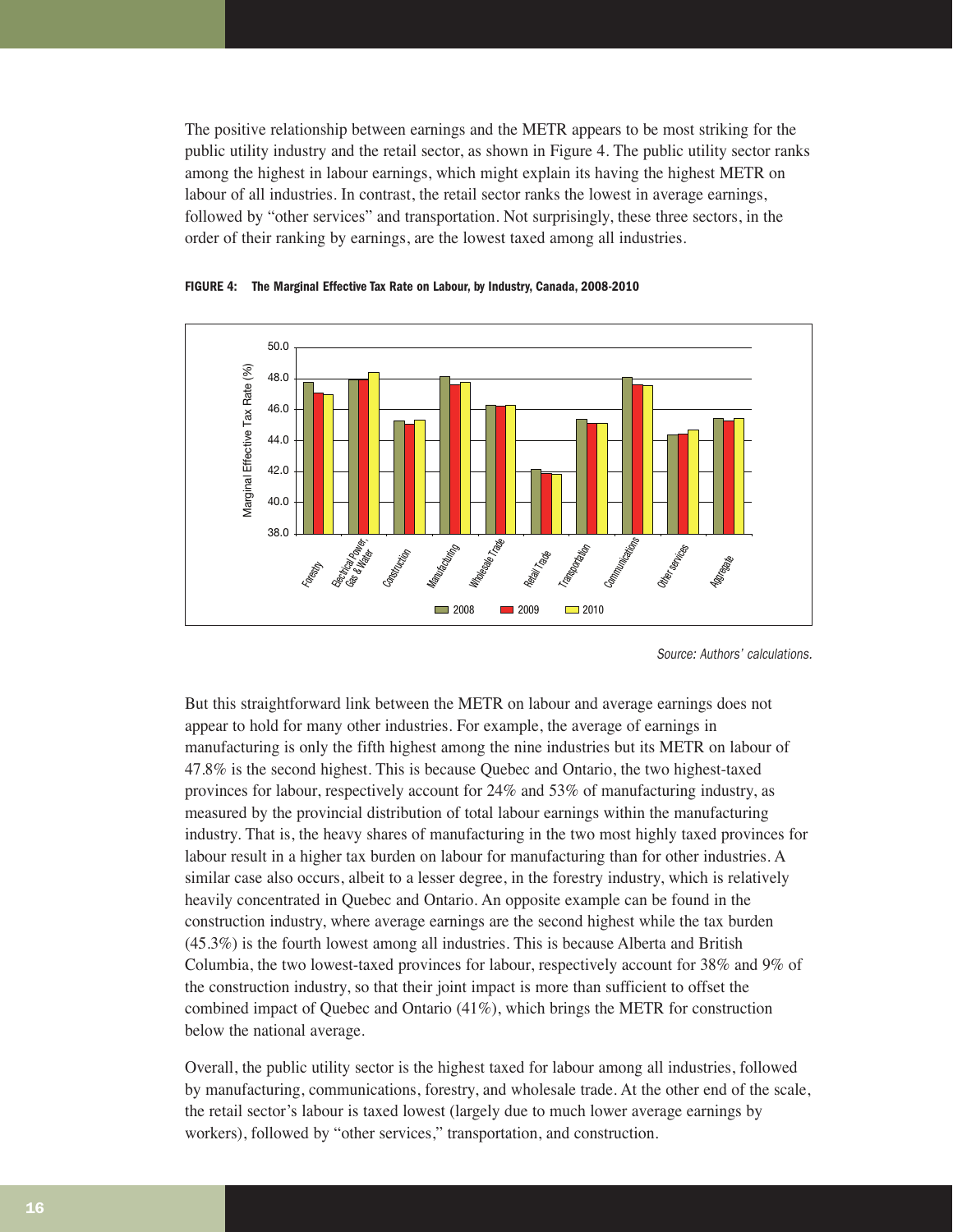# THE TAX BURDEN AND THE COST OF DOING BUSINESS

Taxes on labour and capital increase the cost of doing business. We estimate, by industry, marginal effective tax rates on the cost of doing business for large companies by aggregating the individual effective tax rates on capital and labour according to the relative shares of capital and labour in the sector's value added. We assume that taxes on capital fully increase cost, since businesses cannot shift the burden of such taxes onto owners of capital who are able to invest in international markets with better after-tax rates of return. Taxes on labour increase business costs to the extent that such taxes are shifted forward in the form of higher wages the portion shifted forward is assumed to be 30%.

The tax burden on the cost of doing business in Canada has fallen consistently over the past four years, from 24.8% in 2007 to 20.1% in 2010 (Figures 5a and 5b). This largely reflects the reduction in the effective tax rate on capital over the period, especially in 2010. The nearly 3 percentage point drop from 2009 (22.9%) to 2010 (20.1%) in the national average METR on the cost of doing business is mainly a result of sharp reductions in the tax burden on capital in both Ontario and British Columbia. Among all provinces, only Saskatchewan saw its METR rise slightly, due to a higher tax on labour (with little change in taxes on capital investments).



**FIGURE 5a: The Marginal Effective Tax Rate on Business Costs, by Province, 2007-2010**





Source: Authors' calculations.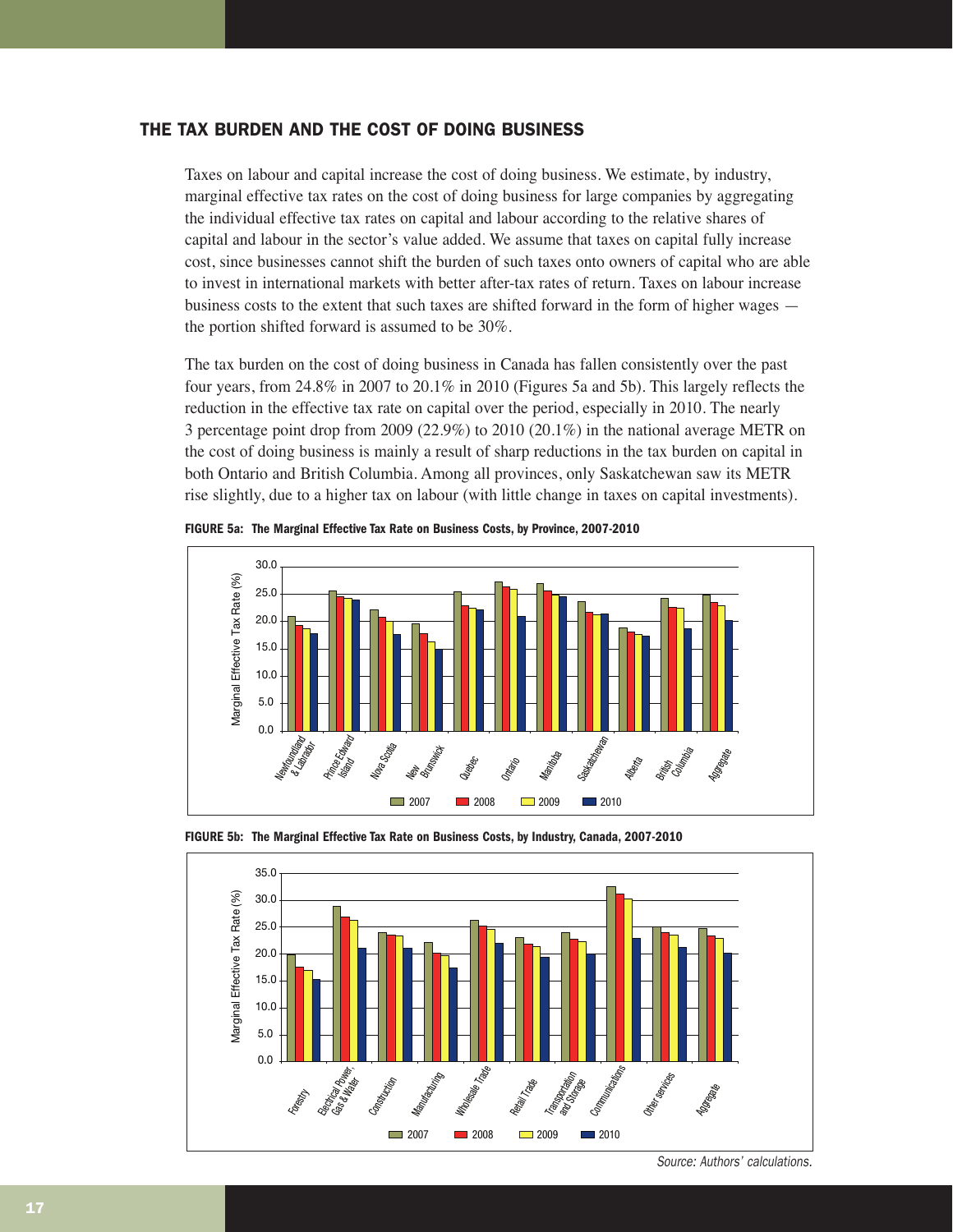The ranking of METRs on the cost of doing business by industry is a subtle combination of the METR on capital (Table 2b) and that on labour (Figure 4). Our simulation shows that the communications industry bears the highest combined tax burden as a share of its cost of doing business, followed by the wholesale trade and "other services" sectors. At the other end of the scale, the forestry and manufacturing industries are the lowest-taxed industries, mainly owing to their very low METR on capital investment.

# A PROMISING PATH FOR TAX REFORM

The 2010 budgetary changes indicated a new stage in the future of tax reform in Canada. The federal government still needs to reduce its corporate income tax rate to 15%, a critical measure that we discuss in more detail below. Importantly, the largest and the third-largest provincial economies, Ontario and British Columbia implemented corporate tax reductions and sales tax harmonization that will improve their, and Canada's, international competitiveness. Unfortunately, Manitoba, Prince Edward Island, and Saskatchewan maintain a high tax burden on capital as a result of their high provincial corporate income tax rates and their sales taxes on capital purchases. Nova Scotia and Quebec also have relatively high corporate income tax rates. We therefore support the federal government's proposal that all provinces reduce their corporate income tax rates to 10% by 2013.

On the other hand, Ontario and British Columbia continue to impose a higher tax burden on workers, particularly skilled labour, than does Alberta. Indeed, both Ottawa and the provinces need to pay more attention to the effect of tax reforms on labour markets. Among the smaller provinces, New Brunswick has done more than most to simplify and reduce taxes on work effort. Ottawa also should look at reforms that would reduce marginal tax rates, especially for the most flexible parts of the labour market. Tax reductions for modest- and middle-income Canadians would enable people to cope more easily with daily demands and a softer economy. We also think a flatter rate structure for personal income taxation, as Alberta and New Brunswick are implementing, is an approach that other provinces might follow, since they are less able to redistribute income (due to migration) than is the federal government. As fiscal economists widely believe, "taxes on income are usually worse for growth and employment than taxes on consumption or property."*<sup>28</sup>*

By 2013, Canada's profile of marginal effective tax rates, based on the legislative intentions of governments, will be 18.4% on capital, 45.2% on labour, and 19.4% on the cost of doing business (Table 4). The inter-industry and inter-asset tax distortions for capital investment will also decrease as the federal government ends the current fast write-off of manufacturing and processing assets. In support of such change, we provide some further policy suggestions, based on our simulations, aimed at producing an even more competitive tax system, one with fewer tax distortions that lead to misallocation of capital among industries. Our simulations include:

- harmonizing the provincial sales tax with the GST in all provinces, to eliminate any indirect tax on intermediate and capital goods and to reduce variability in the effective sales tax on consumer goods;
- eliminating targeted tax incentives such as the AITC and similar provincial investment tax credits, to broaden the tax base for possible further tax rate reductions; and
- reducing all provincial corporate income tax rates to 10%.

*<sup>28</sup>* OECD, *Economic Surveys: Canada*, p. 8.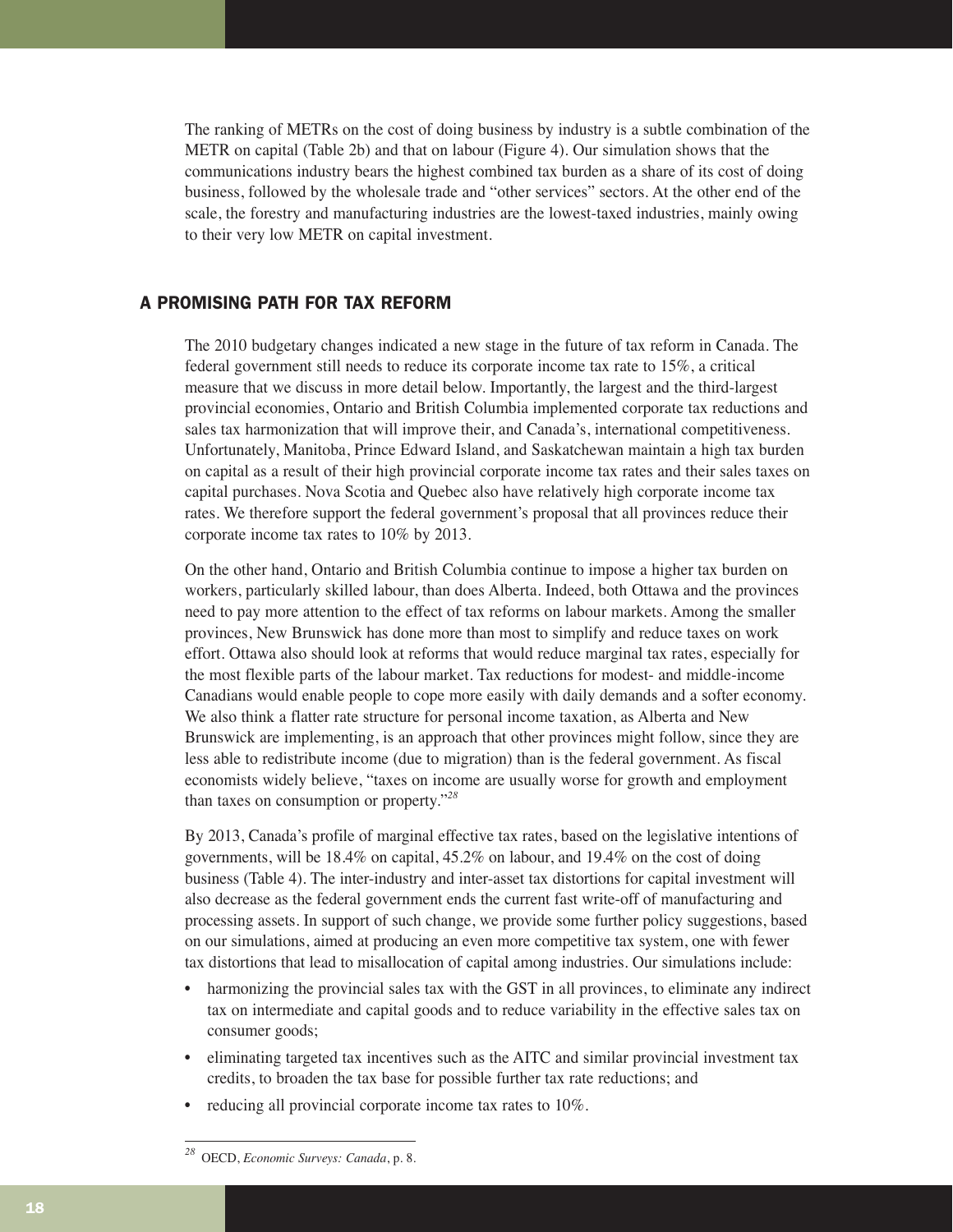We find that the combined result of these changes to business taxation would be to reduce our current projection for the METR on capital in 2013 by another 0.5 of a percentage point, and to reduce inter-industry and inter-asset tax distortions by 60%. If all the provinces were to adopt a flat 10% personal income tax rate, the METR on labour would fall from 45% to 42%. Implementing all of these proposed tax changes would reduce the METR on the cost of doing business from 19.4% to 18.0%.

|                                                                                   | <b>METR</b> | <b>METR DISPERSION</b> |  |
|-----------------------------------------------------------------------------------|-------------|------------------------|--|
|                                                                                   | (%)         |                        |  |
| I. METR on capital                                                                |             |                        |  |
| 2006                                                                              | 36.2        | 26.6                   |  |
| 2007                                                                              | 31.6        | 39.1                   |  |
| 2008                                                                              | 28.9        | 48.2                   |  |
| 2009                                                                              | 28.0        | $49.3*$                |  |
| 2010                                                                              | 20.5        | 59.6*                  |  |
| Tax changes by 2013: announced                                                    |             |                        |  |
| Federal corporate income tax reduction by 3 points                                | 18.2        | 64.7*                  |  |
| Ending fast write-off for manufacturing and processing<br>equipment and computers | 19.4        | 40.0                   |  |
| Provincial corporate income tax reduction and<br>capital tax elimination          | 18.4        | 40.8*                  |  |
| Tax changes by 2013: assumed                                                      |             |                        |  |
| Case A: Nationwide sales tax harmonization                                        | 16.7        | $42.4*$                |  |
| Case $B = A + Elimination of all investment tax credits$                          | 18.4        | 22.5                   |  |
| Case $C = B + 10$ percent corporate rate in all provinces                         | 17.9        | $22.6*$                |  |
| II. METR on labour                                                                |             |                        |  |
| The current estimation for 2013                                                   | 45.2        |                        |  |
| Case D: 10 percent flat provincial personal income tax rate                       | 42.4        |                        |  |
| III. METR on cost                                                                 |             |                        |  |
| The current estimation for 2013                                                   | 19.4        |                        |  |
| Case $E = Case C + Case D$                                                        | 18.0        |                        |  |

#### **TABLE 4: Policy Simulations for 2013**

The increase in the METR dispersion index compared to the previous case is primarily attributable to the lower average METR rather than the standard deviation, which is lower than the previous case.

# The Economic Effect of the Federal Corporate Income Tax Rate

Tax reforms that encompass lower rates and a more neutral treatment of business activities generate higher incomes or jobs. The recent improvement in Canada's investment climate is due in part to corporate tax reforms over the past decade that have led to lower METRs on capital.*<sup>29</sup>* As part of those reforms, the federal government has legislated a reduction in federal rates by a further 3 percentage points by 2012 — half of this reduction took effect on January 1, 2011. The opposition parties object to this rate reduction, arguing that the revenues should be used for other priorities. We noted above, however, that the revenue cost of rate

*<sup>29</sup>* See Mark Parsons, "The Effect of Corporate Taxes on Canadian Investment: An Empirical Investigation," Working Paper 2008-01 (Ottawa: Department of Finance, 2008).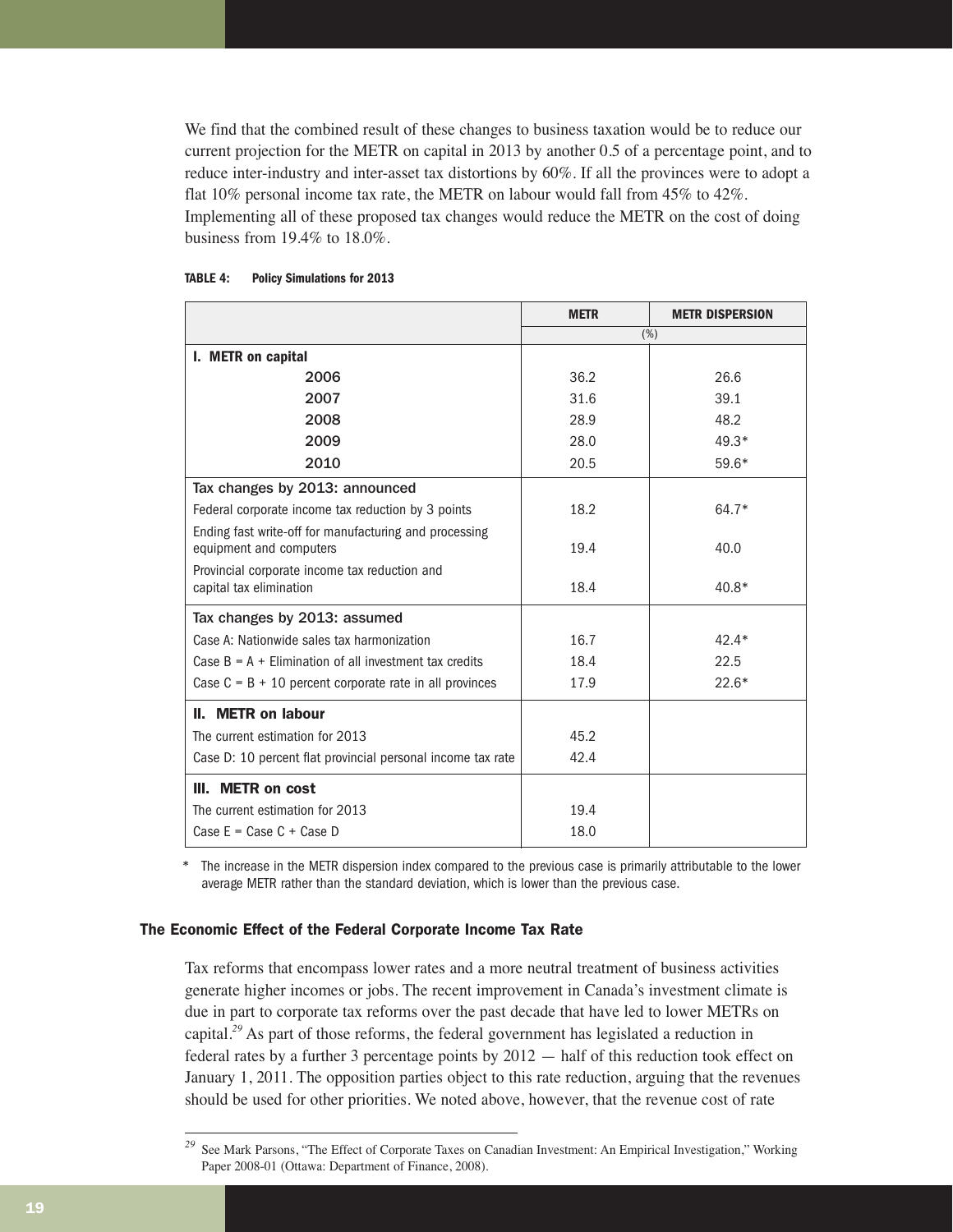reductions is relatively small when a country's corporate income tax rates are relatively high, which is still the case in Canada — the 2010 federal-provincial rate of  $29.3\%$  was almost four points higher than the OECD average.*<sup>30</sup>* Multinational corporations will shift profits from a country with a high corporate income tax rate to jurisdictions with lower tax rates using such tax-planning techniques as transfer pricing and debt loading. Adding to these income-shifting effects on revenues are personal and corporate tax revenue increases associated with investment and employment gains. Overall, the 3 percentage point corporate rate reduction has little, if any, revenue cost in the long run.

While the budgetary cost of the rate reduction is neglible, we find that the resulting increase in capital investment and employment could be significant. Table 5 presents our estimates of the effect of the remaining 1.5 percentage point reduction in the federal corporate rate from 16.5% to 15% to take place January 1, 2012 on capital investment and jobs by province and aggregated for Canada.*<sup>31</sup>* We estimate that such a reduction in the federal corporate income tax rate would increase capital stock by about \$30 billion after a full adjustment takes place (at least seven years) and that employment would increase by about 100,000. These estimates do not take into account the productivity gains arising from having a more neutral corporate tax system. Given the relatively insignificant anticipated revenue loss from a corporate rate reduction, it is clear that the investment and employment benefits make a strong case in favour of pursing this reform.

|                         | <b>CAPITAL INVESTMENT</b> | <b>NEW EMPLOYMENT</b> |
|-------------------------|---------------------------|-----------------------|
|                         | (\$ billions)             | (hiring in '000s)     |
| Canada                  | 30.6                      | 102.5                 |
| Newfoundland & Labrador | 0.6                       | 1.4                   |
| Prince Edward Island    | 0.1                       | 0.4                   |
| Nova Scotia             | 0.8                       | 3.3                   |
| New Brunswick           | 0.6                       | 2.3                   |
| Quebec                  | 5.5                       | 24.0                  |
| Ontario                 | 9.0                       | 39.3                  |
| Manitoba                | 0.9                       | 3.1                   |
| Saskatchewan            | 1.3                       | 2.8                   |
| Alberta                 | 8.3                       | 12.2                  |
| <b>British Columbia</b> | 3.4                       | 13.7                  |

### **TABLE 5: Estimated Effect of a Reduction in the Federal Corporate Income Tax Rate from 16.5% to 15% on Capital Investment and New Employment**

Sources: Authors' estimates based on Statistics Canada, CANSIM database, table 310002 for capital stock at the year-end (2005-2009) and table 2820089 for monthly employment data (January 2009 to October 2010).

*<sup>30</sup>* Op cit supra note 6.

*<sup>31</sup>* The estimates assume that a 10% reduction in the cost of capital increases capital stock by 7%. This is consistent with conclusions reached by Parsons ("The Effect of Corporate Taxes on Canadian Investment"). It is further assumed that employment demand will increase after taking into account some substitution of capital for employment (according to a Cobb-Douglas production function with about 25% of the share of value added accruing to capital). We have allowed for for differing capital-employment ratios by province.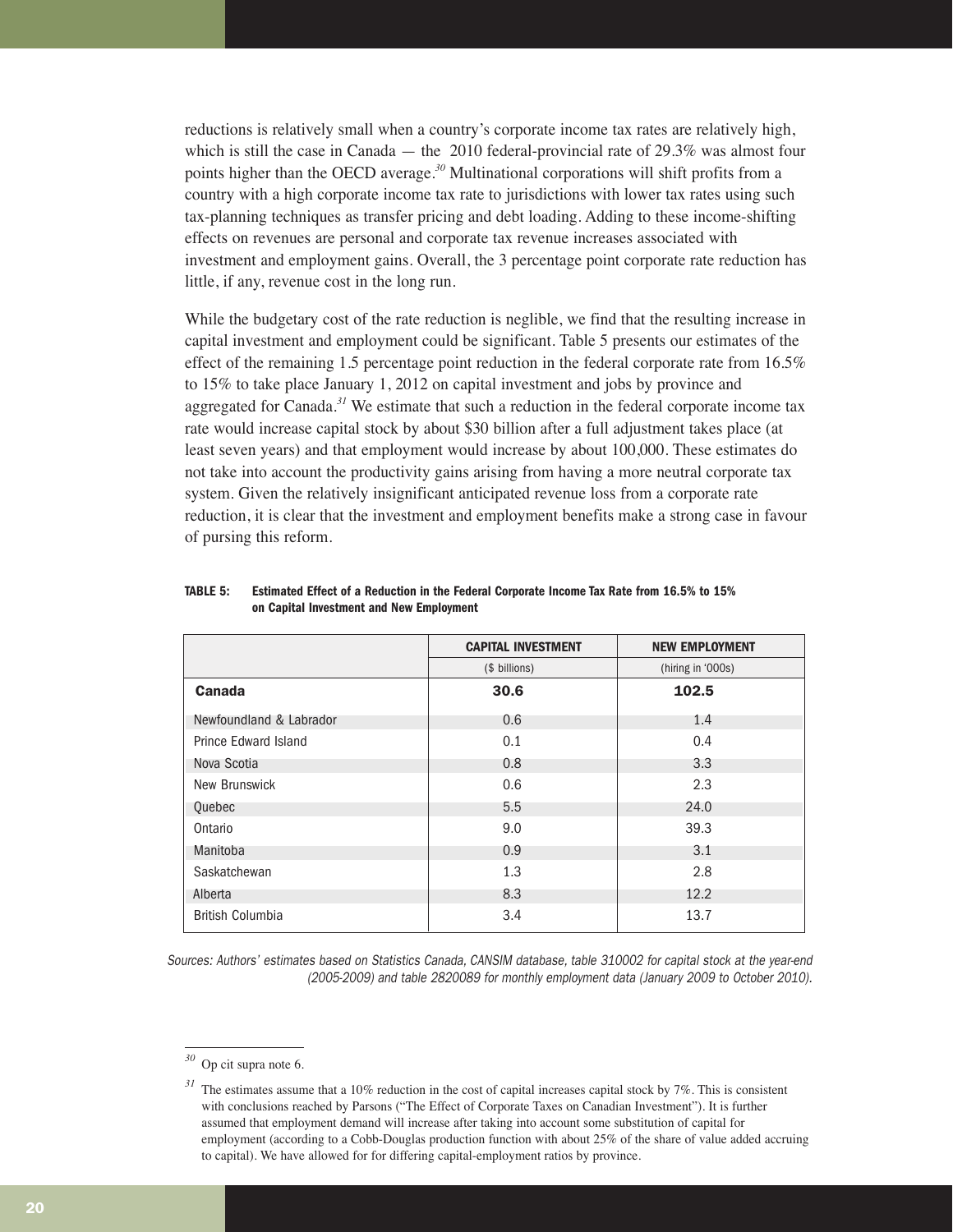# **CONCLUSIONS**

Uninterrupted efforts by the federal and most provincial governments to enhance tax competitiveness to attract capital investment have borne good results: Canada's marginal effective tax rate on capital dropped nearly 16 percentage points over the past five years. In contrast, the marginal effective tax rate on labour during the same period hardly budged, dropping by only 1 percentage point, and has hovered above 45% since 2008.

Taxes continue to be a significant part of the cost of doing business: about 20% of additional costs in 2010. Preferential treatment of capital costs for some forms of business activity has sustained rather high inter-industry and inter-asset allocation distortions, thereby impairing Canada's productivity.

Future tax reforms, therefore, should focus on lightening the tax burden on labour and correcting inter-industry distortions in capital taxation, in addition to continuing the unfinished business of reducing tax costs for capital investment. Given the revenue needs of governments, tax reforms that shift from income to consumption should be a major objective without impairing the fiscal performance of deficit-plagued governments.

# About the Authors

# Dr. Jack Mintz

The James S. & Barbara A. Palmer Chair in Public Policy

Jack M. Mintz was appointed the Palmer Chair in Public Policy at the University of Calgary in January 2008.

Widely published in the field of public economics, he was touted in a 2004 UK magazine publication as one of the world's most influential tax experts. He serves as an Associate Editor of International Tax and Public Finance and the Canadian Tax Journal, and is a research fellow of CESifo, Munich, Germany, and the Centre for Business Taxation Institute, Oxford University. He is a regular contributor to Canadian Business and the National Post, and has frequently published articles in other print media.

Dr. Mintz presently serves on several boards including Brookfield Asset Management, Imperial Oil Limited, Morneau Sobeco, and Royal Ontario Museum. He was also appointed by the Federal Minister of Finance to the Economic Advisory Council to advise on economic planning and served as research director for the Federal-Provincial Minister's Working Group on Retirement Income Research.

Dr. Mintz held the position of Professor of Business Economics at the Rotman School of Business from 1989-2007 and Department of Economics at Queen's University, Kingston, 1978-1989. He was a Visiting Professor, New York University Law School, 2007; President and CEO of the C.D. Howe Institute from 1999-2006; Clifford Clark Visiting Economist at the Department of Finance, Ottawa; Chair of the federal government's Technical Committee on Business Taxation in 1996 and 1997; and Associate Dean (Academic) of the Faculty of Management, University of Toronto, 1993-1995. He was founding Editorin-Chief of International Tax and Public Finance, published by Kluwer Academic Publishers from 1994-2001, and recently chaired the Alberta Financial and Investment Policy Advisory Commission reporting to the Alberta Minister of Finance.

In 2002, Dr. Mintz's book, Most Favored Nation: A Framework for Smart Economic Policy, was winner of the Purvis Prize for best book in economic policy and runner-up for Donner Prize for best book in public policy.

Dr. Mintz has consulted widely with the World Bank, the International Monetary Fund, the Organization for Economic Co-operation and Development, the governments of Canada, Alberta, New Brunswick, Ontario, and Saskatchewan, and various businesses and nonprofit organizations.

Dr. Duanjie Chen is a Research Fellow at The School of Public Policy, University of Calgary. Over the past two decades, she served as a consultant to various international organizations, national government bodies, and business and non-profit organizations. She has published numerous articles and papers in the area of public finance.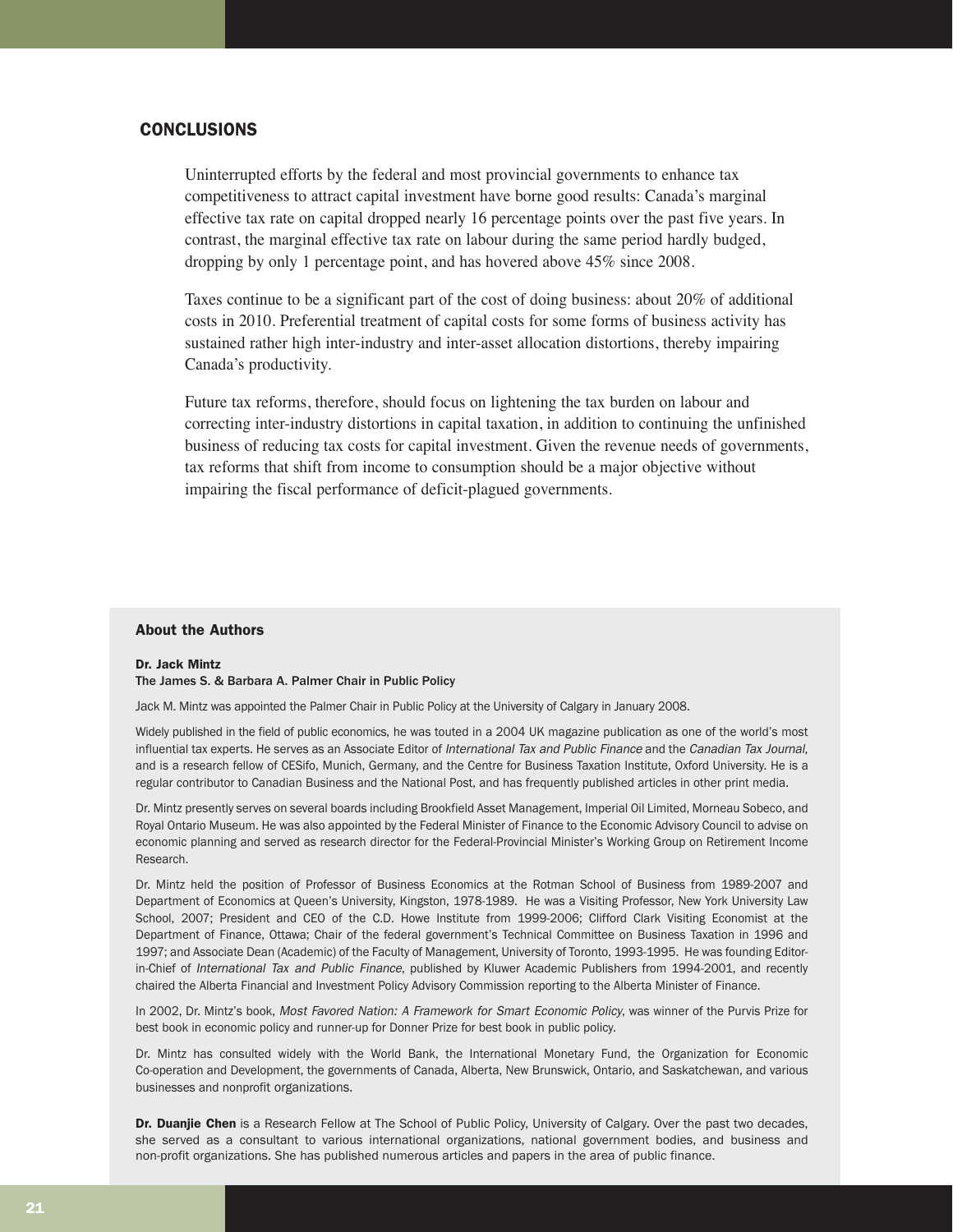# ABOUT THIS PUBLICATION

The School of Public Policy Research Papers provide in-depth, evidence-based assessments and recommendations on a range of public policy issues. Research Papers are put through a stringent peer review process prior to being made available to academics, policy makers, the media and the public at large. Views expressed in The School of Public Policy Research Papers are the opinions of the author(s) and do not necessarily represent the view of *The School of Public Policy*.

## OUR MANDATE

The University of Calgary is home to scholars in 16 faculties (offering more than 80 academic programs) and 36 Research Institutes and Centres including The School of Public Policy. Under the direction of Jack Mintz, Palmer Chair in Public Policy, and supported by more than 100 academics and researchers, the work of The School of Public Policy and its students contributes to a more meaningful and informed public debate on fiscal, social, energy, environmental and international issues to improve Canada's and Alberta's economic and social performance.

The School of Public Policy achieves its objectives through fostering ongoing partnerships with federal, provincial, state and municipal governments, industry associations, NGOs, and leading academic institutions internationally. Foreign Investment Advisory Committee of the World Bank, International Monetary Fund, Finance Canada, Department of Foreign Affairs and International Trade Canada, and Government of Alberta, are just some of the partners already engaged with the School's activities.

For those in government, The School of Public Policy helps to build capacity and assists in the training of public servants through degree and non-degree programs that are critical for an effective public service in Canada. For those outside of the public sector, its programs enhance the effectiveness of public policy, providing a better understanding of the objectives and limitations faced by governments in the application of legislation.

#### **DISTRIBUTION**

Our publications are available online at www.policyschool.ca.

#### DISCLAIMER

The opinions expressed in these publications are the authors' alone and therefore do not necessarily reflect the opinions of the supporters, staff, or boards of The School of Public Policy.

#### COPYRIGHT

Copyright © 2011 by The School of Public Policy.

All rights reserved. No part of this publication may be reproduced in any manner whatsoever without written permission except in the case of brief passages quoted in critical articles and reviews.

#### ISSN

1919-112x SPP Research Papers (Print) 1919-1138 SPP Research Papers (Online)

# DATE OF ISSUE

January 2011

#### MEDIA INQUIRIES AND INFORMATION

For media inquiries, please contact Morten Paulsen at 403-453-0062.

Our web site, www.policyschool.ca, contains more information about The School's events, publications, and staff.

#### DEVELOPMENT

For information about contributing to The School of Public Policy, please contact Candice Naylen by telephone at 403-210-7099 or by e-mail at cnaylen@ucalgary.ca.

#### EDITOR

Barry Norris